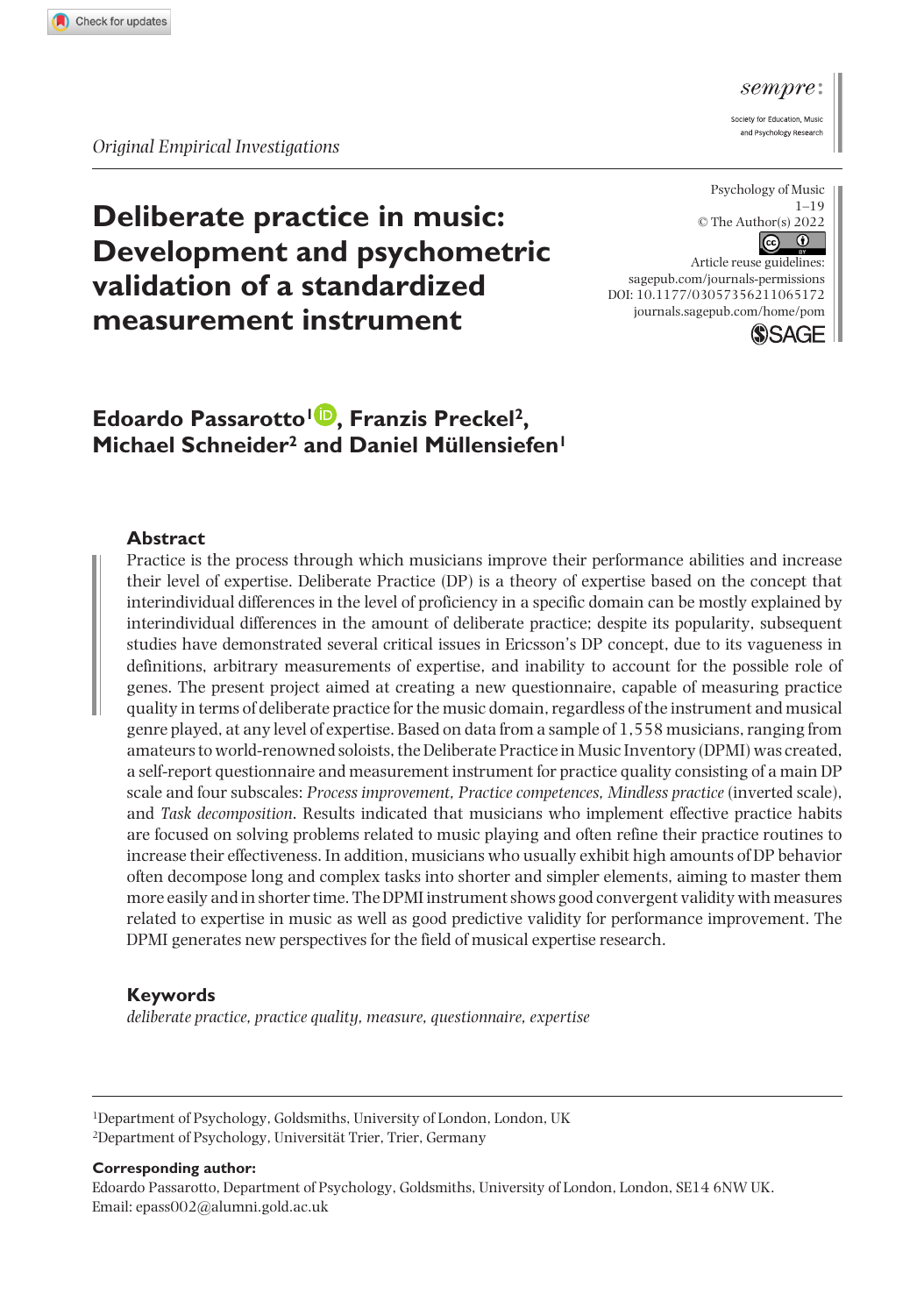Practice is a process that allows musicians to improve their performance abilities in the short term and increase their level of expertise in the long term, mastering a broader and more difficult repertoire. Practice can be more or less effective and knowledge on its effectiveness is of high relevance as it can be used to improve musicians' strategies by monitoring their practice sessions. Available evidence-based research on practice effectiveness often has a narrow focus on specific aspects of practice routines, as in the case of contextual interference (Carter & Grahn, 2016; Rose, 2006), or may not be directly applicable to the music domain: in the case of the Deliberate Practice approach (Ericsson et al., 1993), some of its constituent factors (i.e., effort and tutoring) may manifest themselves differently in music compared to other domains and they may not generalize across instruments, genres, and levels of expertise in music. Hence, there is the need for a clearer operational definition of deliberate practice in music (Hambrick et al., 2020) as well as for an instrument to measure it. In two independent studies, the present work aims at developing a new assessment tool (Study 1) and at presenting evidence for its validity with measures related to expertise in music and improvements in performance (Study 2).

## *Effective practice in music*

Different pedagogical traditions, such as the Suzuki and Kodaly methods (Choksy, 1757; Suzuki, 1993), provide a wide variety of strategies that may serve musicians as possible means of improvement. However, these indications are mostly the product of cumulative infield experiences of professional performers and educators that had been rarely tested under rigorous empirical conditions. Furthermore, some of these strategies happen to be incompatible and even in contradiction with one another. Over the last decades, studies related to learning and skills acquisition have produced insights into effective practice strategies that have been successfully extended to the music domain: *contextual interference*, for example, is the improvement achieved by practicing multiple tasks at the same time, frequently shifting from one to the other, that results in increased quality of retention as well as transfer abilities. Tested in many contexts, such as music (Bangert et al., 2014; Carter & Grahn, 2016), sports (Feghhi et al., 2011), and word pairing (Shea & Morgan, 1979), its benefits may be at least in part due to the complex and elaborated processing of information required when motor tasks are presented in interleaved conditions. Similarly, *distributed practice*, a strategy by which practice is spread across multiple sessions instead of being massed into a single one, has been shown to have an advantage in retention (Dail & Christina, 2004; Rubin-Rabson, 1940; Simmons, 2012), possibly due to memory consolidation during resting periods and sleep (Duke et al., 2009; Simmons & Duke, 2006). *Task decomposition*, dividing difficult and long tasks into simpler and shorter elements, has been shown to enhance performance quality (Gobet et al., 2001; F. J. Lee & Anderson, 2001; Newell, 1982). Finally, *self-regulation* is the ability of autonomously monitoring and controlling behaviors, emotions, and thoughts in order to achieve specific goals (Schunk & Zimmerman, 2011); recent studies have shown that musicians who design their practice routines based on the repertoire they are currently practicing are more likely to succeed and achieve their professional goals (Bonneville-Roussy & Bouffard, 2015; Miksza, 2011).

Psychological factors may as well have indirect positive effects on performance quality: *intrinsic motivation* has been often addressed as a necessary characteristic in musicians to endure long and tiring practice routines, in preparation to examinations or concerts (Ryan & Deci, 2000; Stoeber & Eismann, 2007); *self-efficacy*, "the conviction that one can successfully execute the behavior required to produce the outcome" (McPherson & McCormick, 2006), can as well influence musical achievements, as young music students' expectancies about their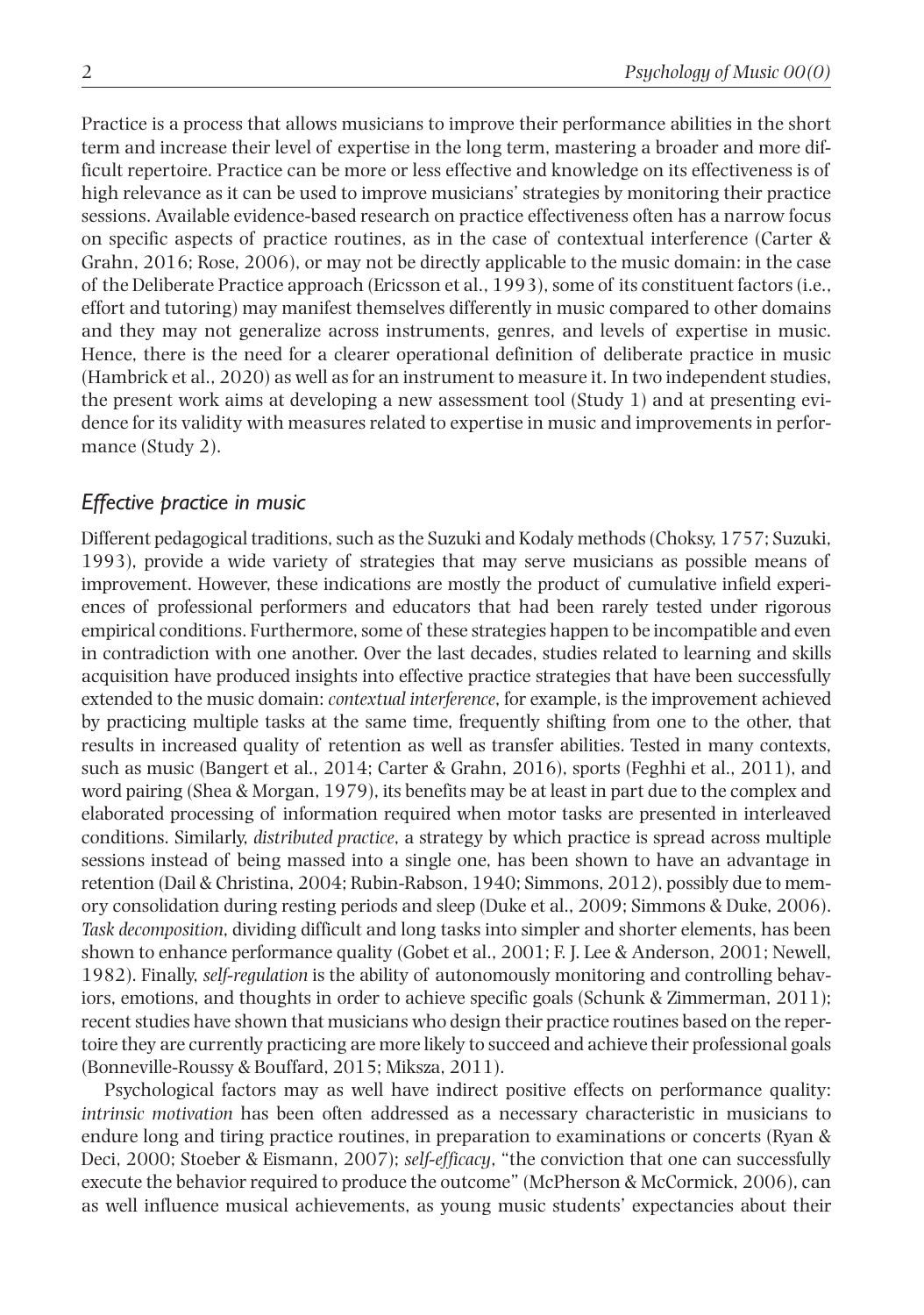proficiency during academic examinations seem to be greatly related to their academic results (McCormick & McPherson, 2007; McPherson & McCormick, 2006). Finally, *musical flow*, a state of intense enjoyment and effortless concentration while performing music, can sustain musicians in overcoming the great emotional and physical distress related to music practice and performance (Butkovic et al., 2015; Marin & Bhattacharya, 2013).

Despite these promising results, most empirical findings in the literature only relate to narrow aspects of practice routines, failing to address the quality of music practice in a comprehensive way and to integrate factors contributing to practice effectiveness into a unifying theoretical framework; for example, *contextual interference* has been tested by varying participants' practice schedules and practice strategies (Carter & Grahn, 2016; Rose, 2006), without considering other qualitative aspects of practice, as *motivation* and *self-regulation*, thus lacking a more comprehensive perspective on practice effectiveness.

## *Deliberate Practice theory*

Anders Ericsson and colleagues (1993) developed the Deliberate Practice theory aimed at finding general factors that make practice productive, irrespectively of the achievement domain considered. According to Bonneville-Roussy and Bouffard (2015), "Deliberate Practice can be defined as goal-directed practice aimed at improving performance. It requires effort, determination and concentration and is usually closely monitored by a music tutor" (p. 688). Moreover, Ericsson and colleagues (1993) claim that interindividual differences in level of proficiency in a specific domain can be mostly explained by interindividual differences in the amount of deliberate practice.

In their 1993 study, Ericsson, Krampe, and Tesch-Römer analyzed practice habits and routines of musicians from the Hochschule für Musik Hanns Eisler, in Berlin; the study consisted in retrospective estimations of the amount of deliberate practice achieved during lifetime in three groups of violin students, differing in their level of technical proficiency. The procedure required participants to recall their past practice habits and track their activities during a 7days monitoring period through ad-hoc diaries: 30 categories of activities were used to encode participants' routines, varying from music related, such as "practice alone" and "taking lessons," to everyday ones, that is, "body care" and "leisure." Musicians additionally evaluated each activity on three dimensions using a scale from 1 to 10, assessing their relevance for improving performance quality, the effort they required and their enjoyability. The results indicated that the best musicians had achieved greater amounts of practice during lifetime and spent less time on leisure activities. Moreover, "practice alone," "practice with others," and "taking lessons" were generally evaluated the most important activities in order to enhance performance quality and required the greatest amount of effort.

## *Critique of Deliberate Practice theory*

Several studies and metanalyses identified problems in Ericsson's DP concept, due to the theory's vagueness in definitions, arbitrary measurements of expertise and inability to account for the possible role of genes. Hambrick and colleagues (2017, 2020) summarized this skeptical perspective toward Ericsson's DP concept, providing an exhaustive analysis of its most relevant critical points:

• The distinction between deliberate, purposeful, structured, and naïve practice suggested by Ericsson and Harwell (2019) is difficult to apply in the music domain, as it does not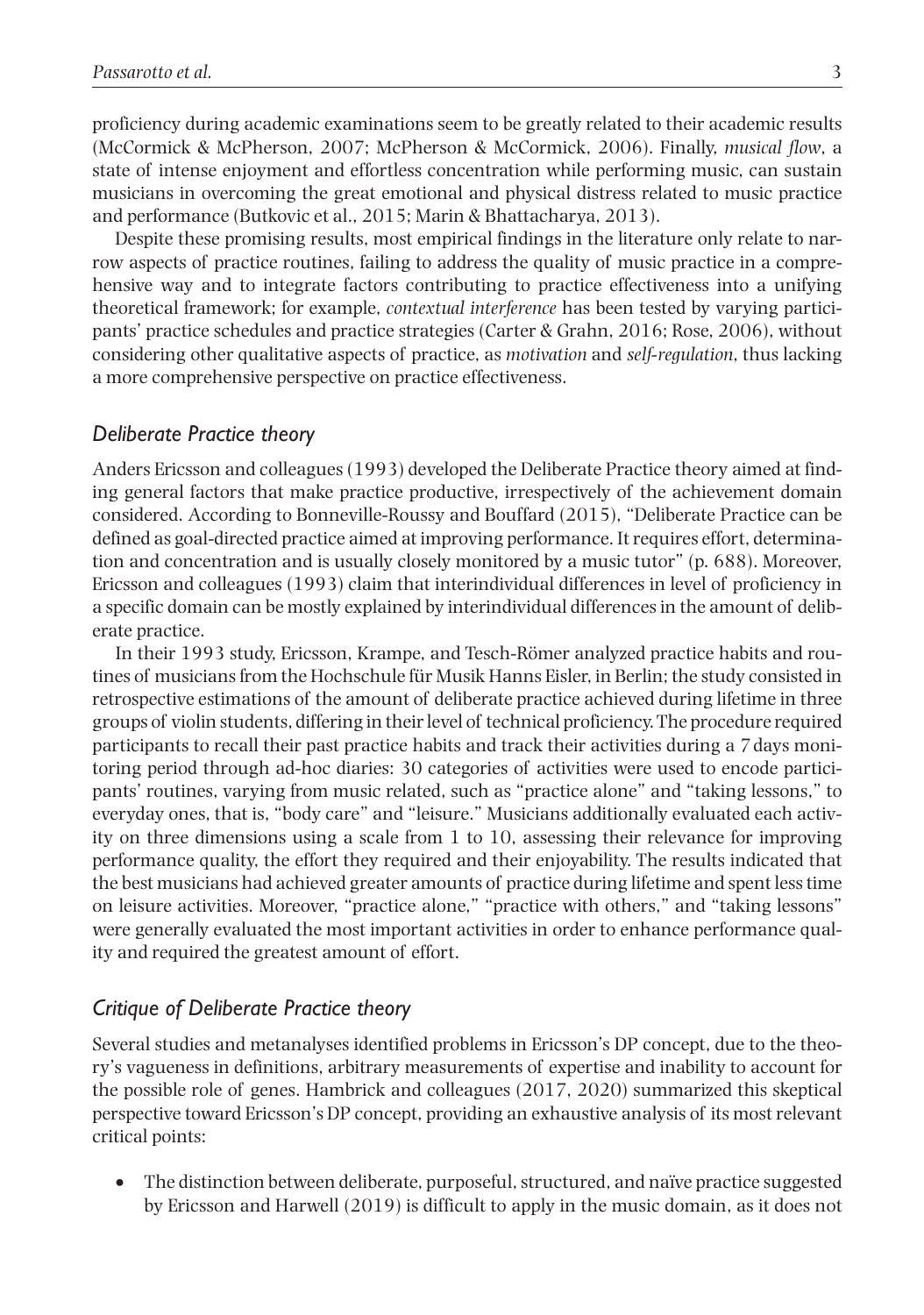take into consideration the prolonged periods of self-driven practice necessary for building broad repertoires; such a categorical distinction complicates the evaluation and measurement of practice effectiveness. The role of effort in musical practice is debatable as different instruments may require different amounts of physical force and concentration. For example, expert pianists can perform musical sequences employing significantly less force and showing greater neural efficiency than amateurs (Furuya & Kinoshita, 2008; Krings et al., 2000; Lotze et al., 2003; Parlitz et al., 1998); accordingly, effortful practice routines may not make pianists improve but they may instead increase the risk of professional injuries (Ackermann et al., 2012). Moreover, it is unclear whether and to what extent deliberate practice needs the active involvement of teachers; the relationship between self-driven and supervised deliberate practice has not been clarified yet.

- Deliberate practice has been assessed by different procedures which may have significantly affected previous findings. For example, studies involving retrospective estimations of DP reported larger effect sizes than others based on logs and daily tracking (Hambrick et al., 2016). In addition, the scientific literature does not contain any established instrument measuring deliberate practice and distinguishing it from other noneffective activities; previous studies are mostly based on participants' self-evaluation of the effectiveness of their own practice behaviors (Hallam et al., 2012; Williamon, 2004; Zhukov, 2009) and thus liable to misjudgments and misbeliefs. Musicians may in fact consider routines and habits as productive despite the fact that there is a little or no empirical evidence for any direct benefits in terms of improving performance quality, as for example, slower tempo practice (Duke & Pierce, 1991), massed practice (Carter & Grahn, 2016), or the employment of mindless repetitions (T. D. Lee et al., 1991).
- There is no clear empirical support for the assumption that the amount of DP is the only explaining factor of differences in level of proficiency in music; the error-corrected correlation between practice and musical performance is *r*=.61, according to Platz and colleagues (2014). Moreover, some musicians may need more practice than their learning peers in order to reach similar levels of expertise (Hambrick et al., 2014; Sloboda et al., 1996).

These limitations suggest the need for a clearer definition of deliberate practice in music as well as for an instrument to measure individual differences in the degree to which musicians habitually apply deliberate practice principles in their practice routine. The present work aims at providing a clearer understanding of DP in the context of musical practice by identifying a coherent set of behaviors that increases practice efficacy and that can be generalized across different musical genres, instruments, and levels of expertise. For assessing the degree to which an individual incorporates DP practice behaviors in their own practice habits, we aim to create a selfreport questionnaire and construct a DP scale through factor analysis (Study 1). The DP scale is then assessed for its convergent validity with related measures and for its predictive validity in terms of performance improvement (Study 2).

# **Study 1**

The first part of the study consisted of interviews to outstanding professional musicians and professors of music in order to collect expert knowledge about practice strategies and combine their professional experience with previous findings from the literature; this helped clarify the construct Deliberate Practice in music and achieve a set of effective practice habits. The second part focused on the creation and development of the Deliberate Practice in Music Inventory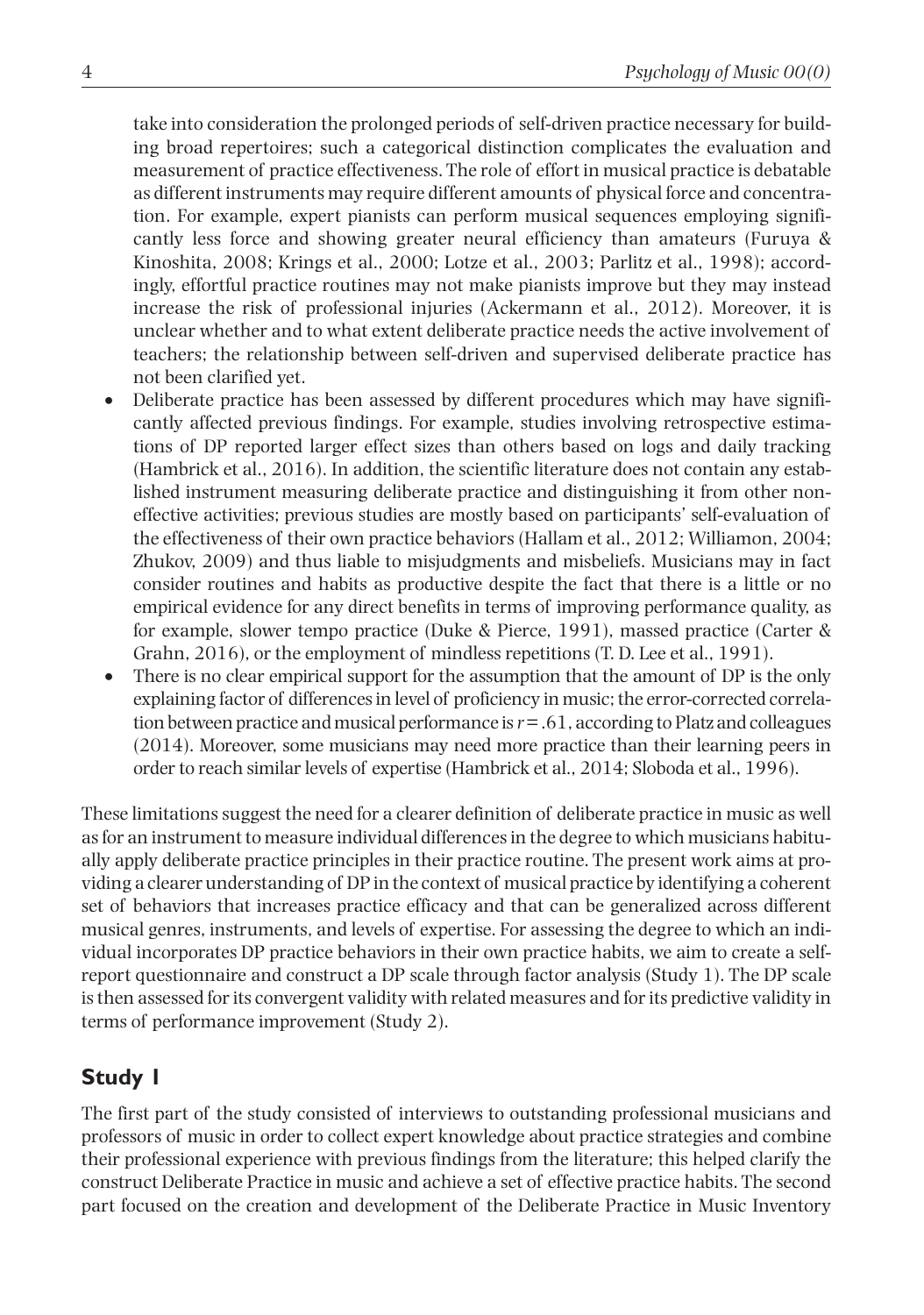| Interview questions                                                                                                                       | Collective answers <sup>a</sup>                                                                                                            |
|-------------------------------------------------------------------------------------------------------------------------------------------|--------------------------------------------------------------------------------------------------------------------------------------------|
| $(01)$ In your opinion, what is the main purpose of<br>practicing and how can practice be defined?                                        | Practice consists of activities aimed at<br>improving.                                                                                     |
| (Q2) Which methods and aspects make practice<br>particularly effective? Which ones can be<br>considered non-effective?                    | See thematic map in Figure 1.                                                                                                              |
| $(03)$ How can practice's effectiveness be measured?                                                                                      | It can be measured as technical and personal<br>improvement, with the achievement of higher<br>technical precision and greater confidence. |
| $(Q4)$ In your opinion, what is the relationship<br>between practice's quality and quantity?<br>Which leads to faster and better results? | Quality is more salient; quantity is necessary<br>to achieve efficient practice habits.                                                    |
| (05) Which non-musical activities can improve<br>practice effectiveness?                                                                  | Any activity that reduces stress and improves<br>focus.                                                                                    |

#### **Table 1.** Study 1—Expert Interview Questions.

a Collective answers were achieved through qualitative analysis and analyzing codes' recurrence across participants.

(DPMI), a self-report instrument of 23 items aimed at assessing practice effectiveness in the domain of music. The Ethics Committee of Goldsmiths, University of London approved the studies here presented.

## *Part 1: expert interviews and items creation*

#### *Methods*

*Design.* Ten expert interviews with outstanding professional musicians and professors of music were conducted in order to achieve better understanding of the research topic, supplementing empirical findings from the literature with musicians' practical knowledge; the choice of interviewing eminent artists was justified by the need of collecting valid information about effective practice, considering the higher level of metacognitive competence evidenced in experts compared to less experienced musicians (Concina, 2019). Data were qualitatively analyzed following a thematic analysis approach and organized into a thematic map that served as basis for the creation of the DPMI prototype.

*Participants.* Ten participants were recruited from world-famous orchestras such as "Orchestra del Teatro alla Scala" and "London Symphony Orchestra" as well as music academies such as "Royal College of Music" in London and "Hochschule für Musik und Theater München." They were 90% male, 10% female, with a mean age of 55.3years, *SD*=19.6, playing different musical instruments and genres; the study included three string players, five woodwind players, and two pianists. Eight participants were specialized in classical music, the remaining two were jazz musicians. In conjunction with their teaching occupation, 70% of the interviewees had principal orchestra positions while 30% were members of smaller ensembles or soloists.

*Materials.* The interviews consisted of five open-ended questions about basic aspects of practice in music (see Table 1); these included the definition and purpose of practice, practice effectiveness, the relationship between practice quantity and quality, and the effect of non-musical activities on daily improvement. Any reference to the deliberate practice theory (Ericsson et al., 1993) was avoided in order not to influence participants' responses.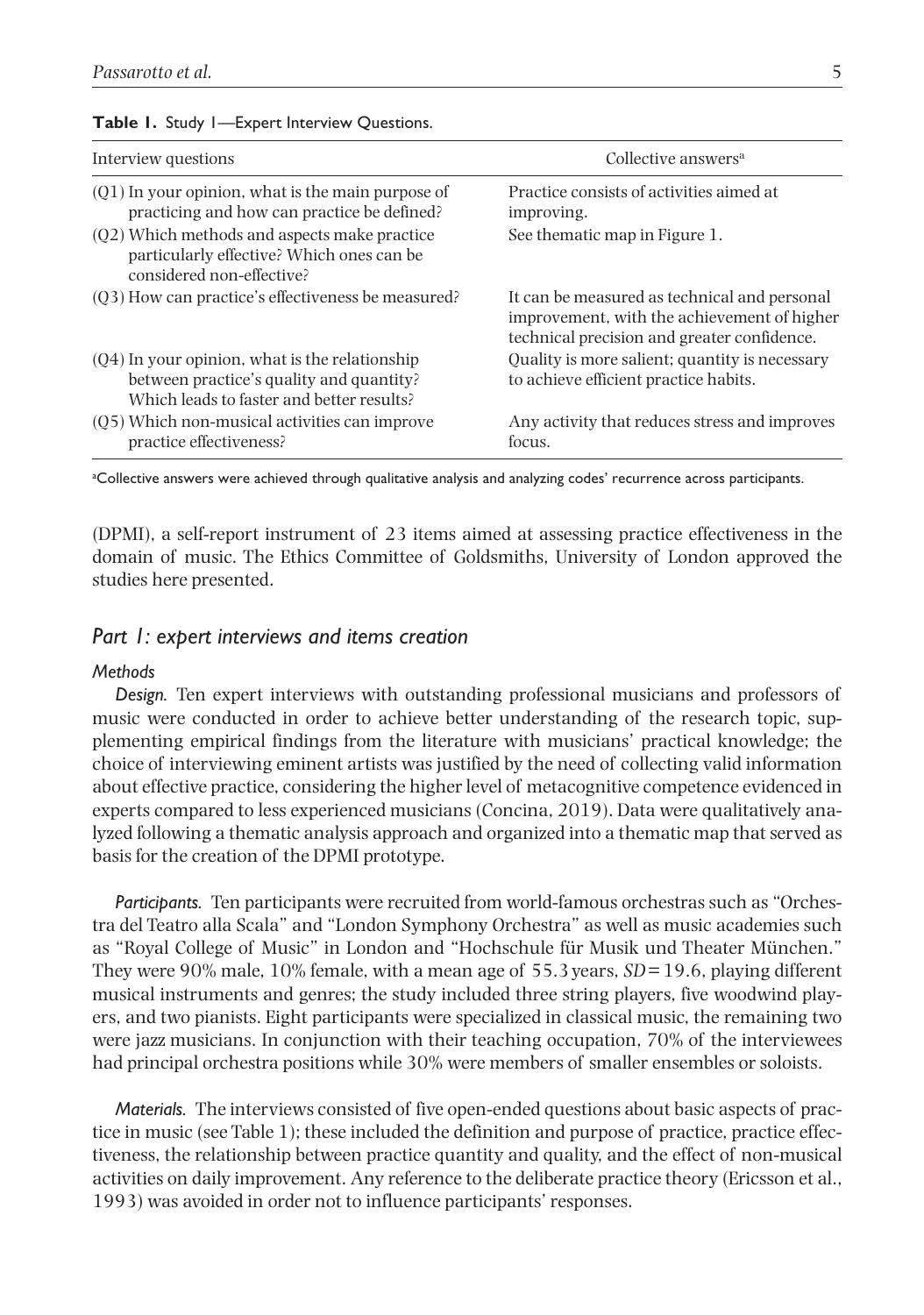

**Figure 1.** Study 1—Thematic Map Derived From the Expert Interviews. a Given their affinity, 10 themes were grouped under *problem solving*, a practice method suggested by Klickstein (2009).

*Procedure.* Participants were invited to participate to the study through email, using their academic email addresses which were publicly available online. Nine interviewees answered the research question in written form: one participant was interviewed during a phone call and his contribution was subsequently transcribed.

*Results.* Data were analyzed following a deductive thematic analysis approach (Braun & Clarke, 2006; Nowell et al., 2017), as the process was driven by the research interests as well as theoretical knowledge from the literature. The first part of the analysis consisted of the analyst getting familiar with the interview data, thoughtfully reading the interview transcripts and annotating preliminary considerations, in order to get accustomed with the structure and content of the text. Subsequently, the analyst produced the initial codes from the data, with the aim at effectively and parsimoniously representing features in the text which were deemed relevant to the research questions. The salience of codes was assessed by analyzing their recurrency within contributions and across different interviews: only 1% of the resulting codes was specific to single instruments, and only 2% to specific musical genres, while the rest applied to music practice in general. In the third part of the analysis, codes were grouped into themes which were chosen to effectively summarize substantial sections of the data: the interview transcripts were iteratively reinspected to refine the allocation of codes across themes as well as themes' labeling. Several of the identified themes corresponded to practice strategies discussed in the scientific literature where their effectiveness has been experimentally probed. These practice strategies included *automatisms* (Logan, 1988), *repetitions* (Maynard, 2006), *contextual interference* (Carter & Grahn, 2016), *task decomposition* (F. J. Lee & Anderson, 2001), *slow-practice* (Henley, 2001), *meta-practice* (Feltovich et al., 2006; Hallam, 2002) and *breaks* (Duke et al., 2009).

Themes were subsequently aggregated and organized into a thematic map (see Figure 1): given their affinity, 10 themes were grouped under *problem solving*, a practice method suggested by Klickstein (2009) that consists in identifying problems related to music playing, applying adequate practice strategies (*slow practice, task decomposition, repetitions, practice routines, automatisms*) and evaluate their effectiveness. *Routines*, fixed sequences of practice behaviors regularly performed, were included among the practice strategies which musicians may use to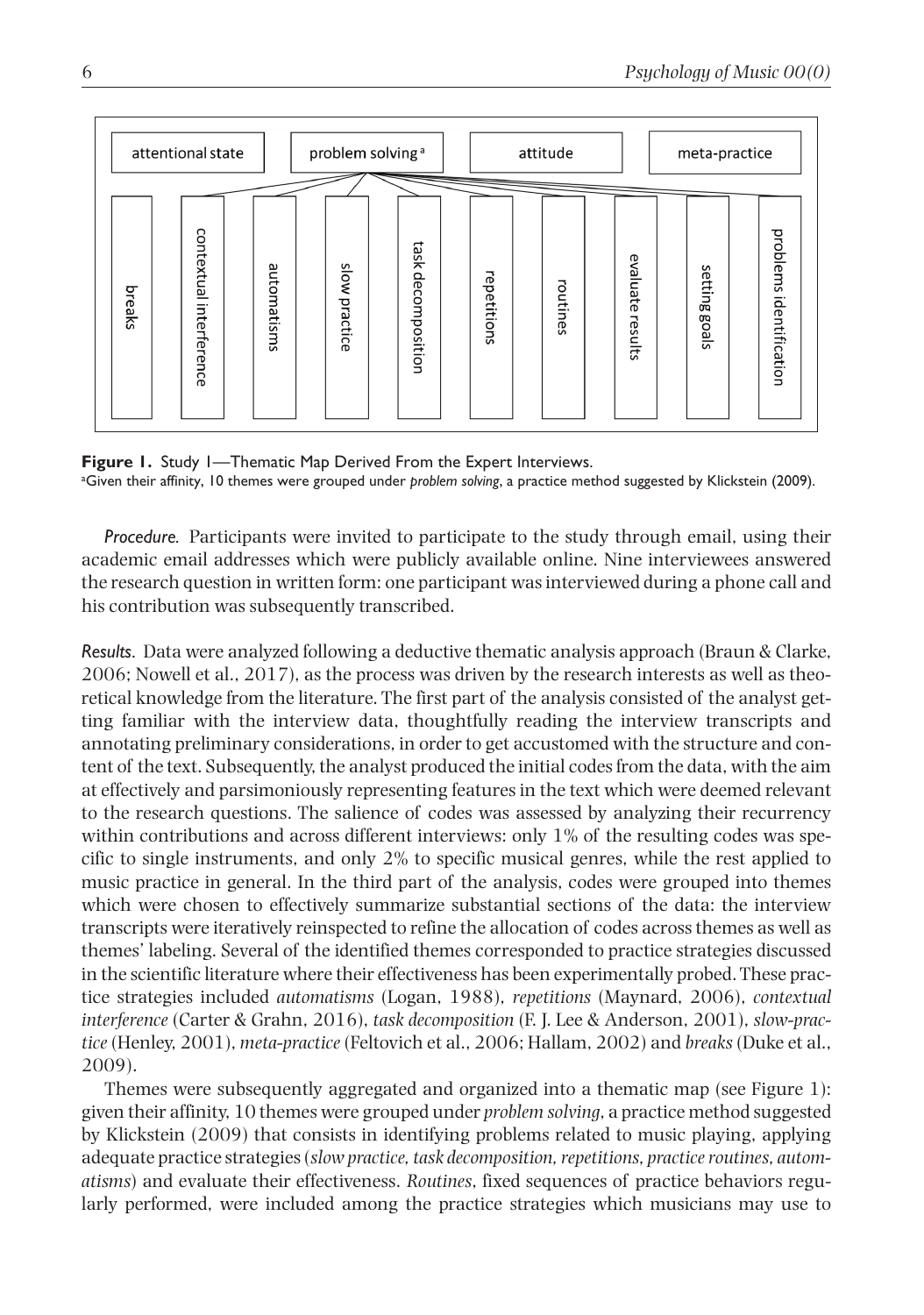effectively solve problems; *contextual interference* and *breaks* were also incorporated among the subthemes of *problem solving*, given their beneficial effects on motor learning by employing specific practice schedules (Carter & Grahn, 2016; Duke et al., 2009). *Attentional state, attitude, and meta-practice* represent factors related to musicians' mental state and knowledge about practice which might increase practice effectiveness.

In the final stage of the qualitative analyses, codes and transcripts were reexamined in order to achieve collective answers to the research questions, which are reported in the right column of Table 1.

The generalized definition of effective practice obtained from the interviews was compared to the original definition of deliberate practice, summarized by Bonneville-Roussy and Bouffard (2015, p. 688); both consider practice as a set of activities aimed at improving which require setting goals, concentration, and motivation. However, proper tutoring was not mentioned among the main factors of effective practice, as interviewees gave more importance to students' self-regulation of practice behaviors during practice sessions. Moreover, effortful practice behaviors seem to conflict with automatisms and easiness in playing achieved through practice which have been suggested by several participants. Therefore, in the present study tutoring and efforts will not be considered among the fundamental aspects of deliberate practice in music and the assessment of their relationship with practice and improvement will be left to future research.

Finally, the thematic map served as basis for the generation of 68 DP items, according to guidelines given by Devellis (2016); these items were thus constructed on the generalized definition of practice given by the interviewees (see Table 1, Q1) as well as the activities that they mentioned as effective. Items were approximately 5 per theme and constituted the DP questionnaire prototype.

## *Part 2: development of the DPMI*

#### *Methods*

*Design.* The second part of Study 1 collected responses from a large sample of musicians filling out an online questionnaire. Data were analyzed with exploratory factor analyses, reducing the number of items and identifying the factor structure of a DP scale.

*Participants.* Participant recruitment was limited to musicians, regardless of the musical genre and instrument played, at any level of expertise; the study was advertised on websites specialized in music, musicians, and musical instruments. In total, 1,224 participants above 18years of age took part in the study but only 694 respondents satisfied the inclusion criteria; participants who completed fewer than 50% of all questionnaire items were excluded from further analysis. In addition, participants who gave constant or near constant responses across all questionnaire items (i.e., variance across all items  $\leq$  1) were excluded as well. The mean age of the selected sample was 37.7years (*SD*=16.4), 55.5% were female, 43.9% were males while the remaining  $0.6\%$  indicated a non-binary gender or omitted this information. On average, participants had 13.3years (*SD*=10.4) of formal musical training, currently practicing 14.3hr per week (*SD*=10.2); 62.9% of them played classical music, while keyboard instruments were the most frequent instrumental specialization, corresponding to 22.2% of the total sample. Participation was voluntary and no compensation was provided. Further information about the sample can be found in Appendix A in Supplemental material.

*Materials.* The DPMI prototype consisted of 68 items that were derived from statements from the interviews and associated with themes of the thematic map from Study 1 (see Figure 1);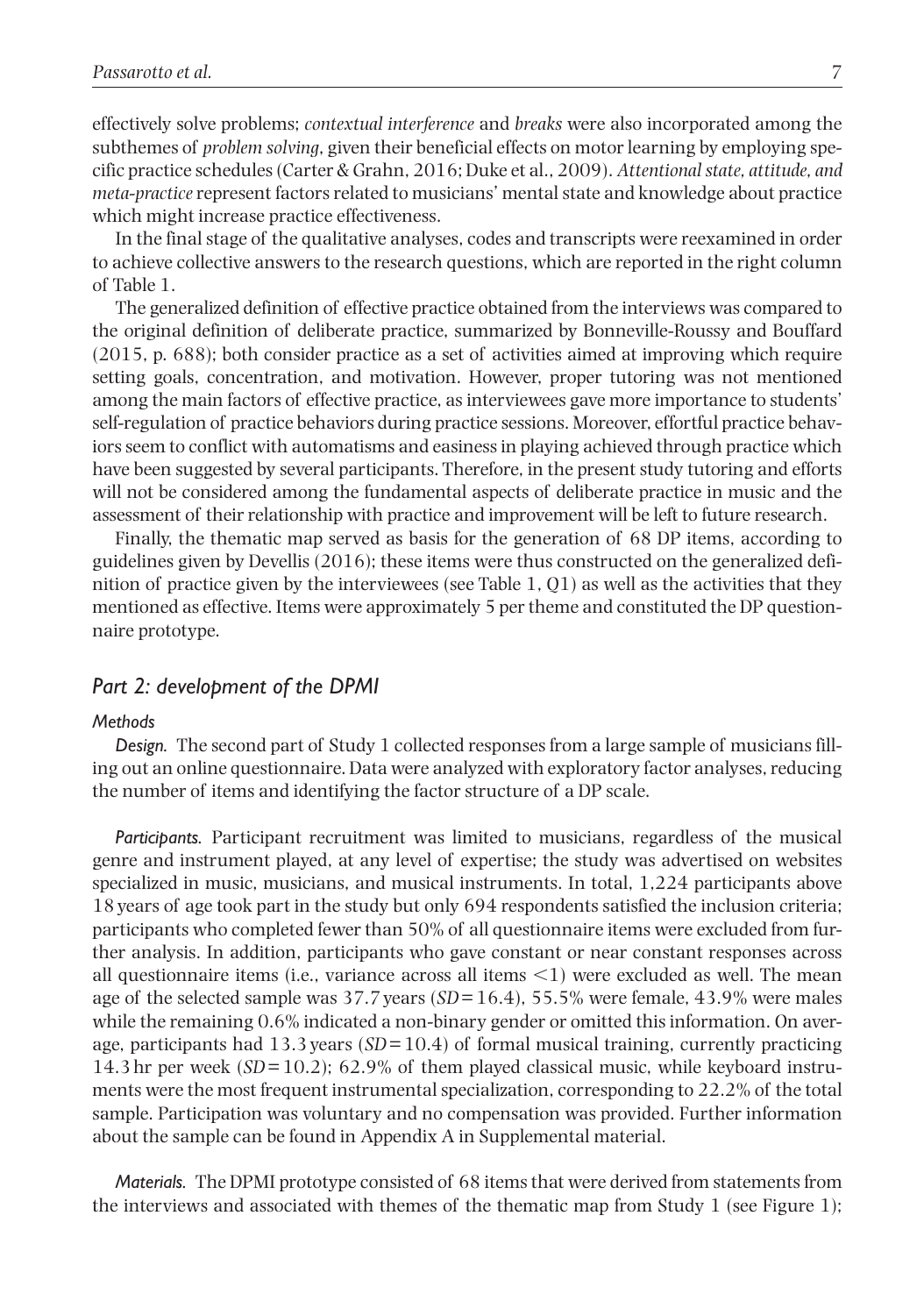these included 22 statements with negative valence and 55 requiring the introductory statement "When I practice . . . ." All items were scored on seven-point frequency scale, with values ranging from *Never* to *Always*.

*Procedure.* Participants filled in the questionnaire online, which required about 15min to be completed, as estimated during pilot testing. All items were administered in random order for each participant, as a means of avoiding order effects. Data were collected during a 2months period, aiming at achieving approximately 680 valid responses, which granted items to participants' ratio above 1:10 (Boateng et al., 2018).

Additional information regarding participants' musical background and demographics were also collected; these included main musical instrument and genre, current amount of practice per week, former years of musical training as well as the highest level of musical education achieved.

*Results.* The goals of the subsequent exploratory factor analyses were (a) to reduce the itemset to 20–25 to increase its useability in practical research contexts and (b) the identification of a clear factor structure including a general factor as well as any potential factors for sub-facets of DP. Three items with kurtosis  $> |2|$  (Anderson et al., 2009; George & Mallery, 2007) were excluded from the subsequent analysis. The hierarchical omega coefficient was computed for the set of the remaining 65 variables using the function omega from the R package *psych* (Revelle, 2017) which yielded a value of .8. According to the guidelines given by McDonald (2013), hierarchical omega values  $> 0.6$  indicate the presence of a general factor.

Dimension and item reduction followed an iterative process (see Fancourt et al., 2019). As a first step, a minimum residual factor analysis was computed specifying only a single factor to represent the DP general factor. Twenty-four items were removed due to poor factor loadings of  $\langle 0.4|$ , in line with the suggestion by Pituch (2016). On the remaining 41 items, a parallel analysis based on data simulations (Horn, 1965) was computed and suggested four group factors in addition to the general DP factor, representing the sub-facets of musical DP. Subsequently, another minimum residual factor analysis with oblimin rotation was performed and 12 additional items were removed, having factor loadings lower than  $(0.4)$  on any of the group factors. The remaining 29 variables were further reduced to 23, increasing the cutoff value for factor loadings to |0.5| and thus obtaining an even more compact item set.

The final model had a bifactor structure with one general and four group factors and included 23 items in total. Subsequently, the model was assessed for through exploratory bifactor analysis through the omega function from the R package *psych* (Revelle, 2017), using minimum residual factor extraction, oblimin rotation, and a Schmid–Leiman transformation; it showed a good model fit,  $\chi^2 = 403.34$ ,  $df = 167$ ,  $p < .001$ , RMSEA = .045, SRMR = .03, general omega coefficient (.94), and eigenvalues greater than 1 for all group factors as well as for the general factor (eigenvalue  $=6.2$ ). Moreover, all items showed substantial loadings on the general as well as on one group factor each, with values ranging from .30 to .76 and no relevant cross-loadings between group factors (see Appendix B in Supplemental material).

The items of the four group factors were examined to provide an interpretation of the factors. Factor 1 comprised 10 items, mainly related to the themes *Routine, Problems identification, Planning goals, Evaluating results*, and *Meta-practice* from the qualitative analysis of the expert interviews. Factor 1 included items related to problem solving in music (Klickstein, 2009), in the form of self-monitoring of the effectiveness of single practice strategies. The factor also contained items related to general refinements of the practice routine (i.e., "I check the effectiveness of the technique I am using" and "I refine the way I practice"), in line with previous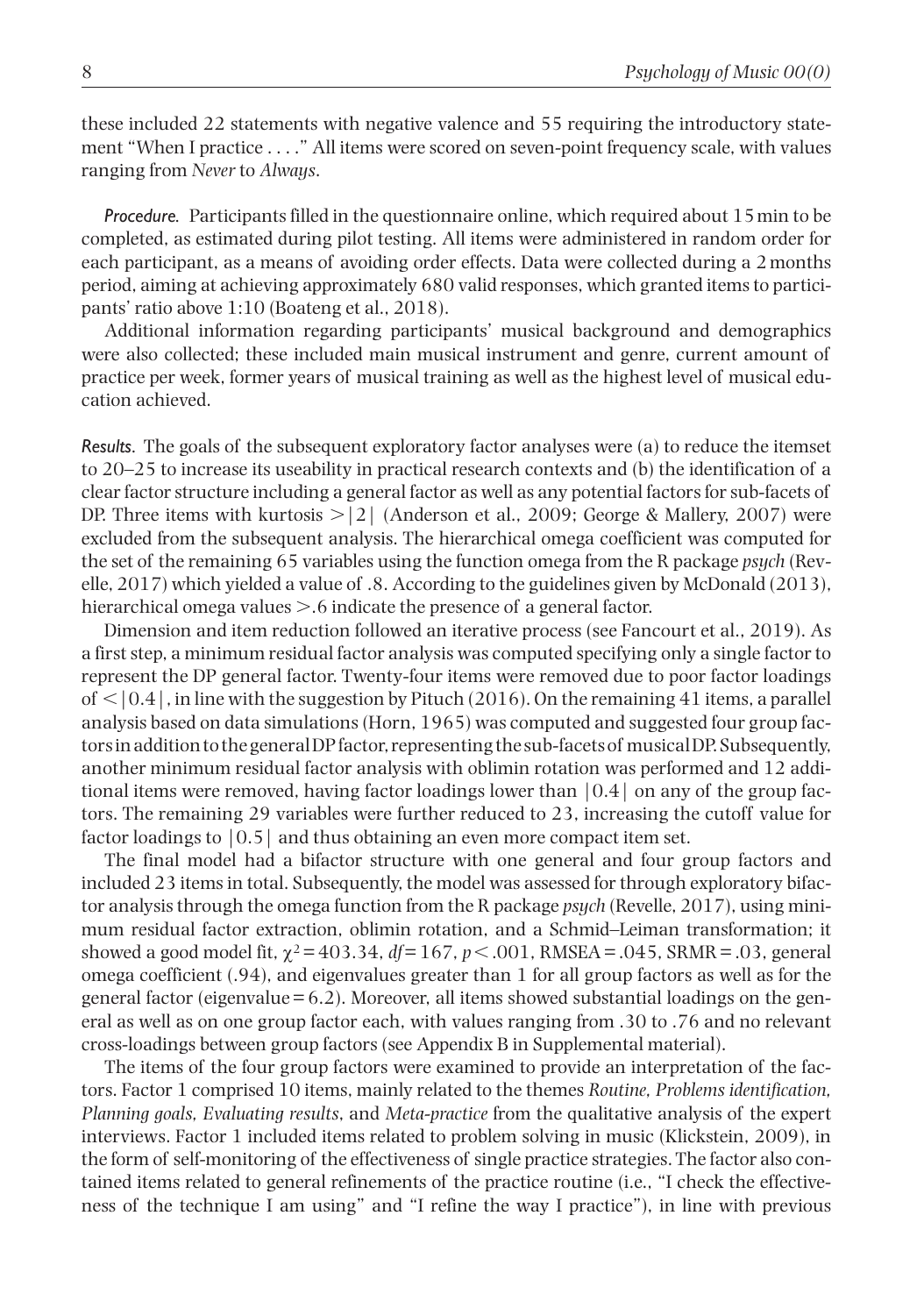findings (Bonneville-Roussy & Bouffard, 2015; Leon-Guerrero, 2008; McPherson, 2017). To accommodate these two complementary concepts, Factor 1 was named *Process Improvement.*

Factor 2 included six items from the themes *Attentional state, Routine, Planning goals*, and *Meta-practice*: the items statements referred to participants' explicit knowledge in terms of practice and music performing (i.e., "I know what I need to achieve"). This factor was thus labeled *Practical competences*, representing musicians' experience and knowledge required to solve problems related to music playing. Despite the similarities with Factor 1, Factor 2 *Practical competences* relates more to musicians' crystallized intelligence and metacognitive knowledge, while Factor 1 *Process Improvement* emphasizes their fluid intelligence and self-regulation of practice behaviors.

Factor 3 comprised four items, all characterized by negative valence and related to the themes *Repetitions* and *Attitude*: the role of repetitions in the field of learning music is controversial (T. D. Lee et al., 1991; Maynard, 2006), but forms the basis of some practice strategies discussed earlier, such as *contextual interference* (Shea & Morgan, 1979) and *distributed practice* (Rubin-Rabson, 1940). Only statements referring to improper or ineffective uses of repetitions were grouped under this factor. Therefore, the factor was labeled *Mindless practice*, in order to reflect purposeless repetitive behaviors with hasty and superficial attitudes toward practice (i.e., "I repeat passages without a purpose" and "I rush my musical work").

Factor 4 comprised three items from *Task decomposition* (F. J. Lee & Anderson, 2001): this is the only theme from the thematic map of the pilot study that has an exact correspondence to a single group factor. Hence, Factor 4 was labeled *Task decomposition.*

In summary, in Study 1, a set of 68 items was generated describing DP behaviors and based on a thematic analysis of 10 qualitative interviews with musical practice experts, including outstanding soloists and educators. By virtue of the data collected from a large sample of musicians, the itemset was reduced through a series of exploratory factor analyses. This resulted in a bifactor model with one general and four group factors, comprising 23 items in total.

# **Study 2**

Study 2 aimed at validating the DPMI and assessing the invariance of its factor model across genders, musical genres, musical instruments, and academic degrees in music. These investigations reveal if the questionnaire can be used in the same way across these different groups. The convergent validity of the questionnaire was evaluated by testing to what extent it correlated with measures of musical expertise from the literature. External validity was investigated by reproducing the results of an earlier study by Butkovic et al. (2015), who showed that practice quantity is significantly and positively correlated with openness to experience (Greenberg et al., 2015), motivation (Stoeber & Eismann, 2007), and flow proneness (Sinnamon et al., 2012). Consequently, it was possible to identify variables closely associated with efficient practice habits in musicians.

### *Methods*

*Design.* Study 2 used confirmatory factor analysis (CFA) to assess the structural validity of the factorial model identified in Study 1 on a new sample of musicians (*N*=236) as well as its factorial invariance to different *genders, musical genres, musical instruments*, and *music degrees*. Furthermore, correlations between DPMI scores and other measures of musical expertise as well as external criteria also used in Butkovic et al. (2015) were computed and compared to results from the literature. Finally, multiple linear regressions were employed to identify a significant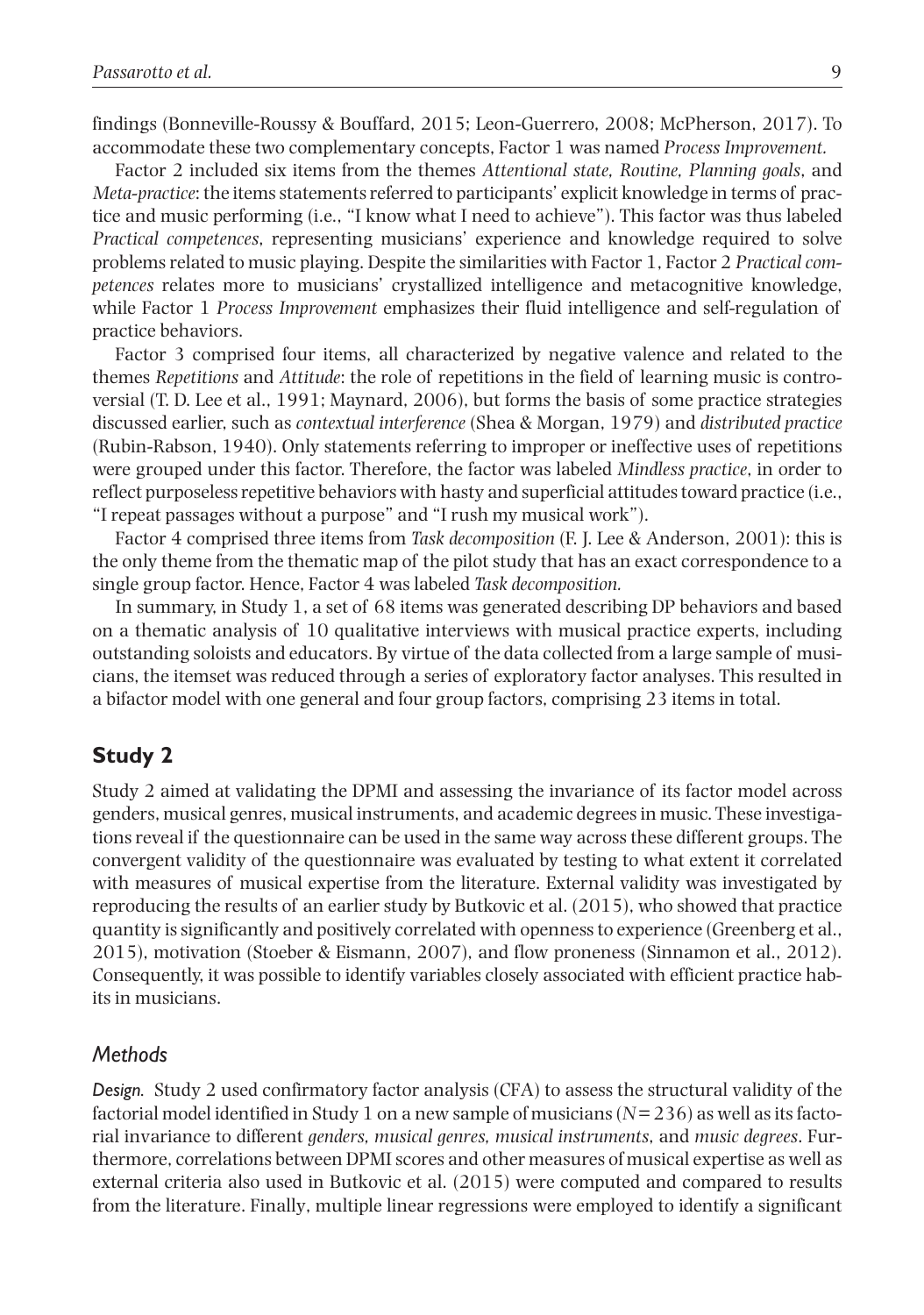model of predictors for DPMI scores and thus identify variables that are closely associated with efficient practice habits in musicians.

*Participants.* Participation was only open to adult musicians, playing any musical instrument, genre, and at any level of musical expertise: the study was advertised on websites specialized in music, musicians and musical instruments. In total, 324 musicians took part to Study 2: participants who did not complete the DPMI or gave near constant responses across the questionnaires' items (i.e., variance across all items <1) were subsequently excluded from the analyses (*n*=74). In addition to this, 12 cases were discarded where the total number of years of practice was greater than the age of the participants. Two more cases were removed for the suspicious information provided at "total number of hours of practice per week during the 0 to 5years old period," as they were 11.6 and 5.6 standard deviations above the mean value of 1.33years (*SD*=5.12). The final number of participants considered during the analysis was thus reduced to 236.

Of the total 236 participants, 49.6% were males, 48.7% were females, while the remaining 1.7% indicated other genders or omitted this information. The general mean age was 43.0years (*SD*=16.2). On average, participants had practiced music for 23.3years (*SD*=16.0). Classical musicians represented 52.8% of the total sample while plucked instrument were the most frequent instrumental specialization, 32.3% of the total sample. Participation was on a voluntary basis and no compensation was provided. Further information can be found in Appendix A in Supplemental material.

*Sampling.* Incomplete responses were considered on a case-wise basis, resulting in variable sample sizes, ranging from 198 to 214 participants. Note that factorial invariance was tested on Study 1 database, given its substantially greater sample size. To overcome the uneven distribution of participants across groups of instruments, musical genres, and formal degrees obtained (Yoon & Lai, 2018), the factorial invariance of the model was tested on samples with equal numbers of participants in each factor group: samples for factorial invariance testing were randomly selected from Study 1 database. More specifically, the following solutions were adopted: classical musicians were compared to non-classical musicians, *n*=94 per group. *Musical instruments* were grouped under two meta-categories suggested by von Hornbostel & Sachs (1914): aerophones (*n*=158), including brass and woodwind instruments, and chordophones (*n*=160), including stringed keyboards, strings, and plucked instruments. Instrument groups having a sample size of *n*<90 as well as musicians playing multiple musical instruments or genres, were not considered in the analysis. Participants who indicated music degrees that did not conform with the official European and North American educational systems were also excluded  $(n=72)$ : the factorial invariance of the model was tested on samples of musicians having achieved pre-professional certificates (*n*=94), bachelor's degrees (*n*=134), master's degrees (*n*=136) as well as amateur musicians (*n*=131).

*Materials.* The procedure involved the completion of the DPMI (see Appendix C in Supplemental material) as well as the *Openness to experience* subscale taken from the Big Five Inventory of personality traits (John et al., 2008), the *Musical flow* subscale from the Swedish Flow Proneness Questionnaire (Ullén et al., 2012), in its English version with modifications suggested by Butkovic et al. (2015), the *Intrinsic motivation* (IM), *Extrinsic motivation* (EM), and *Amotivation* (AM) subscales of the General Motivation Scale (Guay et al., 2003), *the Musical Training* subscale of the Gold-MSI questionnaire (Müllensiefen et al., 2014), and finally *the Practice quantity* scale from Butkovic et al. (2015).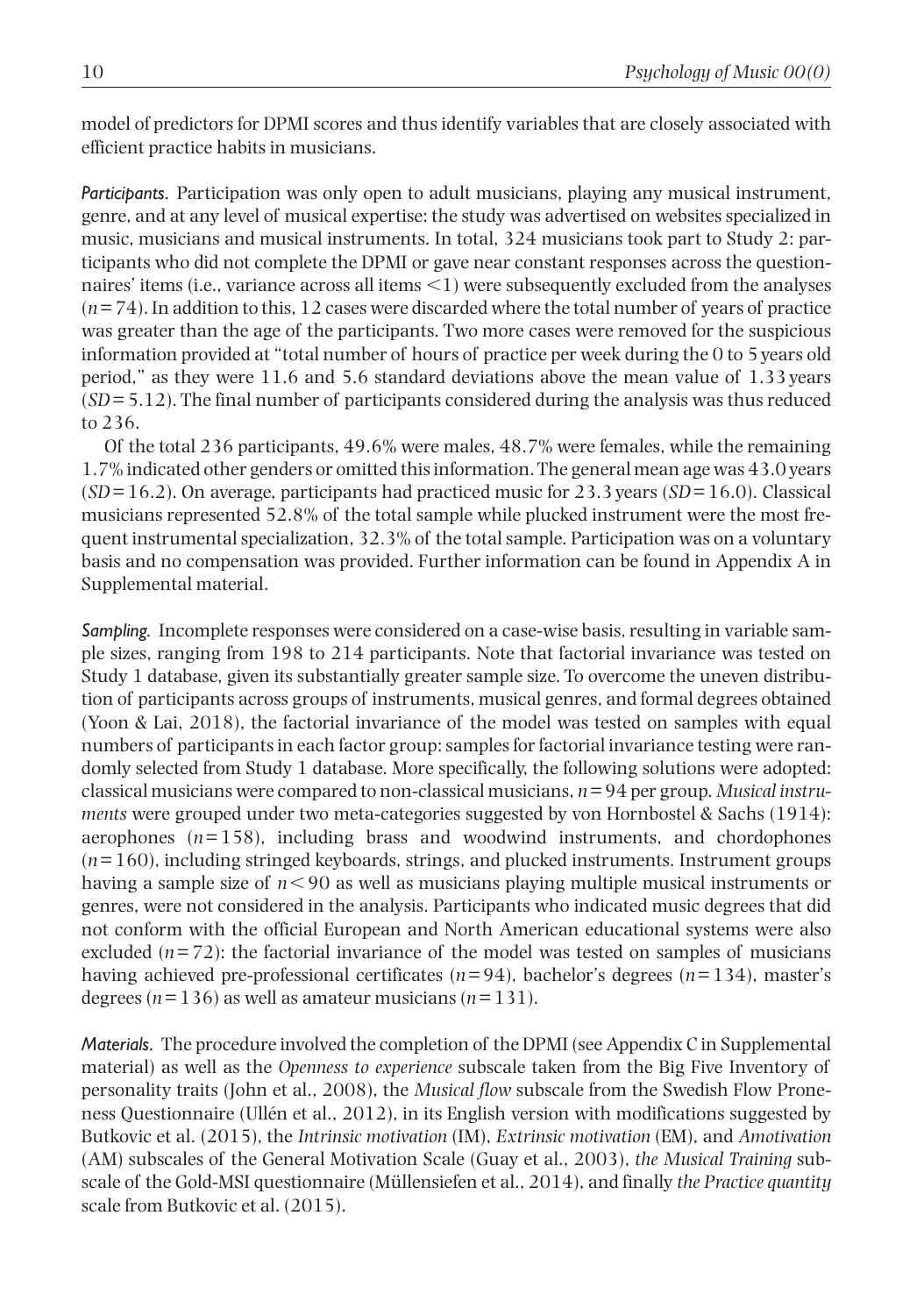*Procedure.* Data collection was run during a 2-week period with the goal to recruit at least 200 participants which was deemed sufficient according to a power analysis with statistical power of .80 for moderate pairwise correlations (Pearson's *r*>.2), and for small effect sizes in multiple linear regressions  $(R^2 = .1)$ . All questionnaires and items within questionnaires were displayed in random order per participant, except for the DPMI, that was always presented first. The total completion time, estimated through pilot testing, was approximately 15min.

## *Results*

The first part of the analyses consisted in a statistical validation of the bifactor model created during previous stages of this study. This model, consisting of one general and four group factors, was run as CFA on Study 2 database. The results confirmed the factor structure with very good fit indices, χ2=292.413, *df*=207, *p*<.001, RMSEA=0.042, SRMR=0.045, TLI=0.956,  $CFI = 0.964$ , as well as strong internal consistency values for the general factor, with McDonald's  $ω = .921$  and Cronbach's  $α = .920$ . For the group factors,  $ω$ -values ranged from .720 to .897 and  $\alpha$ -values ranged from .715 to .893.

Using data from Study 1, the factorial invariance of the model was assessed in terms of *gender, musical genres, musical instruments*, and *music degrees* using the function sem from the R package *lavaan* (Rosseel, 2012). For each grouping variable, factorial invariance was tested on nested models (using minimum residual factor extraction), according to the following order: configural invariance, constraining only factors' structure, metric invariance, adding constraints to means and factor loadings, and scalar invariance, additionally constraining intercepts. The analyses consisted in comparing fit indices of the models, in particular  $\chi^2$  values, in order to assess significant differences between constriction levels.

The results are listed in Table 2; *genders* and *musical genres* achieved metric and scalar factorial invariance as their nested models did not significantly differ  $(p > .05)$ . Configural and metric models for *music degrees* resulted invariant while partial scalar invariance was achieved after freeing the intercept for the item "I do not know how to achieve what I want." *Musical instruments* models were partially invariant at metric and scalar levels, removing constrictions on factor loadings for items "I do not know how to fix problems" and "I check the effectiveness of the technique I am using," in relation to their group factors (see Appendix B in Supplemental material).

In line with Butkovic et al. (2015), correlations between the DPMI and other psychometric measures were examined (see Table 3): scores from the general DPMI scale were significantly and positively correlated with *Openness, Musical Flow, Musical Training*, two dimensions of *Intrinsic Motivation* and one of *Extrinsic Motivation* as well as *Practice quantity*, with Pearson's *r* values ranging from .349 to .581. The DPMI general scale also had a significant negative correlation with *Amotivation, r*(206)=–.368, *p*<.001. While DPMI subscales mostly followed the main scale trends, it is worth mentioning the significant positive correlation between *Mindless Practice* and *Amotivation,*  $r(206) = .334$ *,*  $p < .001$ *, suggesting a significant association between* lack of awareness and lack of motivation.

For the final part of the analysis, multiple linear regressions were run to identify a significant model of predictors for DPMI scores and thus a profile of musicians with efficient practice habits. In line with Butkovic et al. (2015), age and gender were included in a preliminary multiple linear regression using the Study 1 database, given its greater sample size: the model was nonsignificant,  $F(2, 592) = .662$ ,  $p = .516$ ,  $R<sup>2</sup> = .002$ , indicating non-significant effects of age and gender on DPMI scores. A second regression model was constructed on Study 2 database, including all the 11 correlates of expertise as predictors of DPMI scores. The model was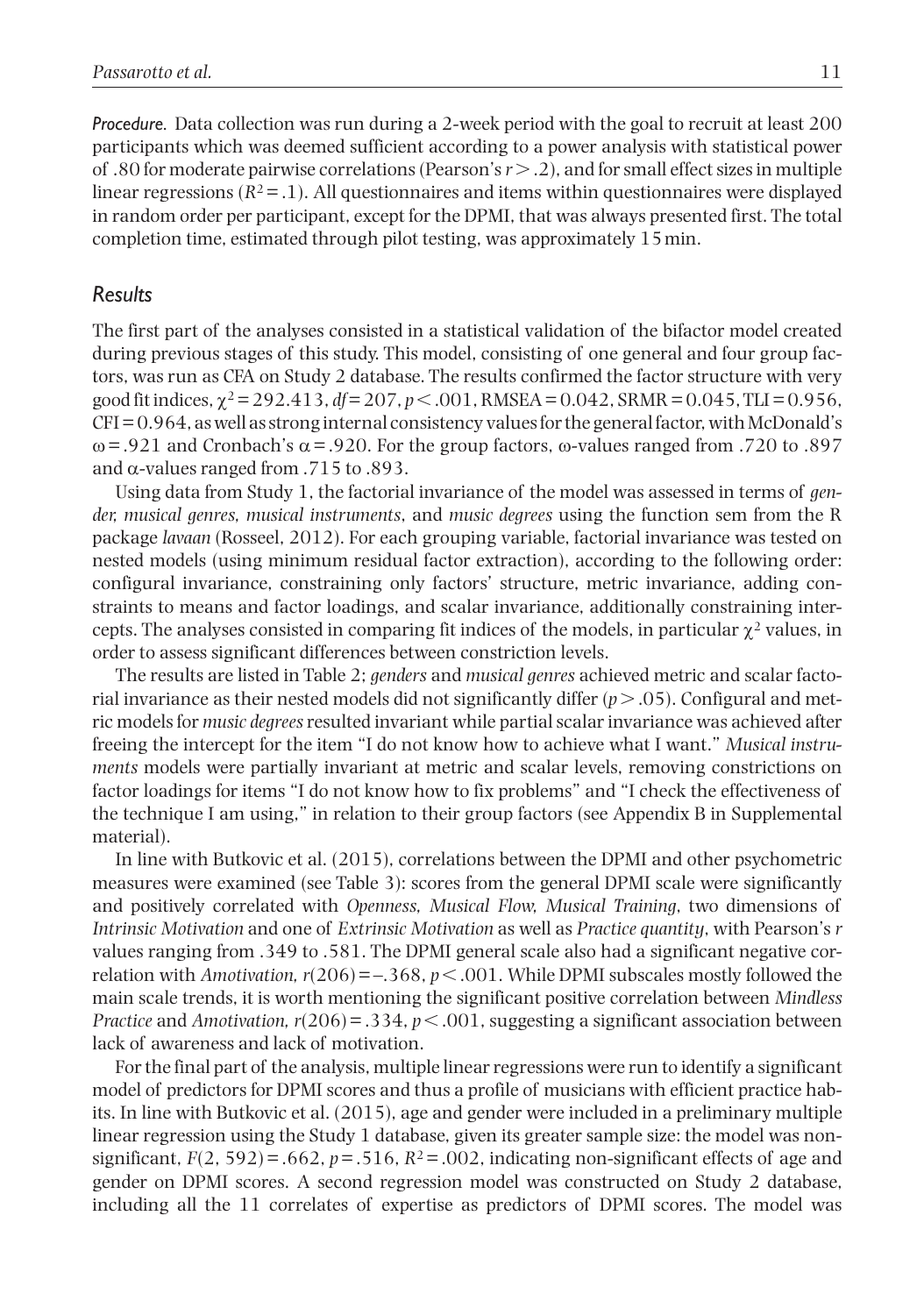| Model                      | df    | AIC    | BIC    | <b>CFI</b> | TLI   | $\chi^2$ | $\Delta \chi^2$ | $\Delta df$ | $p(\Delta \chi^2)$ |
|----------------------------|-------|--------|--------|------------|-------|----------|-----------------|-------------|--------------------|
| Genders <sup>a</sup>       |       |        |        |            |       |          |                 |             |                    |
| Configural                 | 414   | 37,145 | 37,936 | 0.942      | 0.929 | 740.59   | <b>NA</b>       | NA          | NA                 |
| Metric                     | 455   | 37,131 | 37.746 | 0.937      | 0.930 | 808.90   | 52.94           | 41          | .100               |
| Scalar                     | 473   | 37.117 | 37.655 | 0.936      | 0.932 | 830.74   | 14.58           | 18          | .691               |
| Genres <sup>b</sup>        |       |        |        |            |       |          |                 |             |                    |
| Configural                 | 418   | 13,024 | 13,607 | 0.906      | 0.886 | 601.72   | NA              | NA          | NA                 |
| Metric                     | 459   | 13.022 | 13.472 | 0.886      | 0.875 | 681.35   | 51.43           | 41          | .127               |
| Scalar                     | 477   | 13.014 | 13.406 | 0.881      | 0.874 | 709.42   | 28.50           | 18          | .055               |
| Music degrees <sup>c</sup> |       |        |        |            |       |          |                 |             |                    |
| Configural                 | 828   | 33,530 | 35,077 | 0.939      | 0.926 | 1,106.31 | NA              | NA          | NA                 |
| Metric                     | 951   | 33,442 | 34,472 | 0.931      | 0.927 | 1,264.04 | 119.82          | 123         | .564               |
| Scalar                     | 1,002 | 33.398 | 34,214 | 0.929      | 0.929 | 1,322.25 | 63.41           | 51          | .114               |
| Instruments <sup>d</sup>   |       |        |        |            |       |          |                 |             |                    |
| Configural                 | 416   | 21.519 | 22.203 | 0.938      | 0.924 | 639.97   | NA              | NA          | NA                 |
| Metric                     | 455   | 21,503 | 22,040 | 0.931      | 0.924 | 701.84   | 51.74           | 39          | .083               |
| Scalar                     | 473   | 21.488 | 21,958 | 0.931      | 0.926 | 723.08   | 22.48           | 18          | .211               |

**Table 2.** Study 2—Factorial Invariance of the Bifactor Model Across Groups of Musicians.

AIC: Akaike information criterion; BIC: Bayesian information criterion; CFI: comparative fit index; TLI: Tucker–Lewis index.

Random samples of musicians from Study 1 database.

a Female and male musicians, *n*=272 per group.

bClassical and non-classical musicians, *n*=94 per group.

cAmateurs (*n*=131), bachelor laureates (*n*=134), master laureates (*n*=136), and achievers of pre-professional degrees (*n*=94).

dChordophones (*n*=159) and aerophones (*n*=158).

significant,  $F(11, 185) = 19.43$ ,  $p < .001$ ,  $R<sup>2</sup> = .536$ : it was subsequently reduced through the function stepAIC from the R package MASS (Venables & Ripley, 2002), specifying the BIC criterion to indicate the model-data fit and backwards-forwards stepwise selection. The reduced model reported in Table 4 was significant, *F*(6, 190)=31.87, *p*<.001, BIC=1603, *R*2=.501. In addition, all six remaining predictors (*Flow, Intrinsic Motivation-to know, Intrinsic Motivation-to experience stimulation, Amotivation, Musical Training, Practice quantity*) had significant coefficients, explaining together approximately 50% of variance in DPMI scores.

In summary, Study 2 consisted of validations of different aspects of the DPMI. During the first part, the factorial structure of new instrument was validated through confirmatory factor analysis. Moreover, the scale was measurement invariant across gender, musical instruments, musical genres and academic degrees in music. As in Butkovic et al. (2015), the new instrument was correlated with psychometric measures suggested by previous studies in the field of practice and musical expertise. Results were in line with previous findings, suggesting the external validity of the new measure. Finally, applying variable selection resulted in a model of significant predictors for deliberate practice, which explained almost 50% of variance in DPMI scores.

# **Discussion**

The aim of this study was to create a new questionnaire, capable of measuring practice quality in terms of deliberate practice for the music domain, regardless of the instrument and musical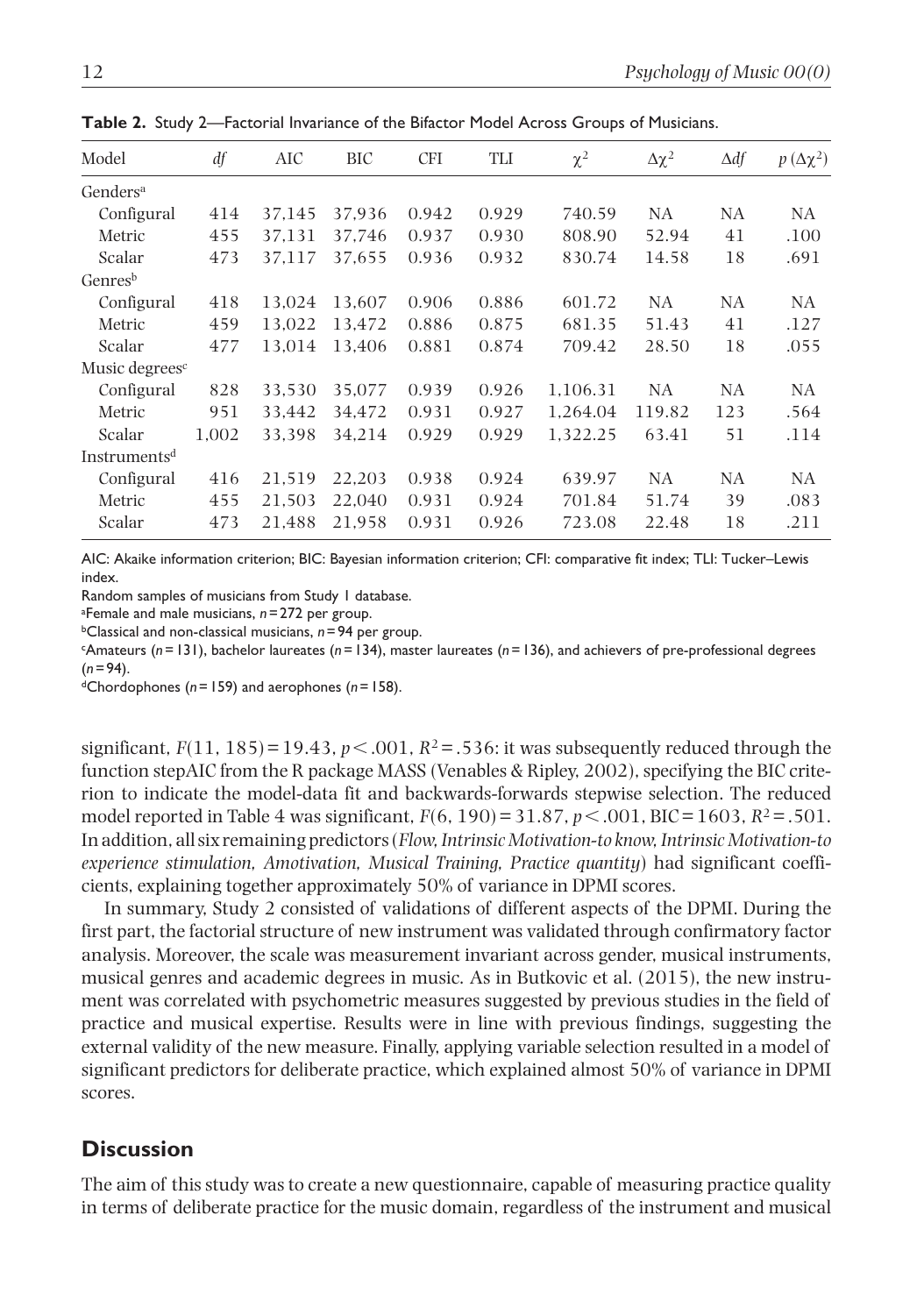|                              | Main DPMI<br>score | Process<br>improvement | Practical<br>competences | <b>Mindless</b><br>practice | Task<br>decomposition |
|------------------------------|--------------------|------------------------|--------------------------|-----------------------------|-----------------------|
| Flow                         | $0.538***$         | $0.575***$             | $0.406***$               | $-0.427***$                 | $0.287***$            |
| <i>Openness</i>              | $0.385***$         | $0.349***$             | $0.360***$               | $-0.248***$                 | $0.170*$              |
| Musical training             | $0.469***$         | $0.437***$             | $0.387***$               | $-0.295***$                 | $0.347***$            |
| IM-to know                   | $0.377***$         | $0.228***$             | $0.404***$               | $-0.157*$                   | $0.323***$            |
| IM-toward<br>accomplishment  | $0.349***$         | $0.288***$             | $0.331***$               | $-0.180***$                 | $0.250***$            |
| IM-experience<br>stimulation | 0.126              | 0.126                  | 0.095                    | $-0.079$                    | 0.110                 |
| EM-identified                | $0.379***$         | $0.274***$             | $0.416***$               | $-0.116$                    | $0.261***$            |
| EM—introjected               | $-0.040$           | $-0.121$               | 0.077                    | $0.228***$                  | 0.038                 |
| EM—external<br>regulation    | $-0.071$           | $-0.017$               | $-0.010$                 | $0.169*$                    | $-0.142*$             |
| Amotivation                  | $-0.368***$        | $-0.323***$            | $-0.285***$              | $0.334***$                  | $-0.247***$           |
| Practice quantity            | $0.395***$         | $0.396***$             | $0.303***$               | $-0.284***$                 | $0.292***$            |

**Table 3.** Study 2—Correlations Between DPMI Main Scale, DPMI Subscales and Other Psychometric Measures.

DPMI: deliberate practice in music inventory; EM: extrinsic motivation; IM: intrinsic motivation.

Study 2 database, *n*=204–236.

\**p*<.05; \*\*\**p*<.001.

|  |  |  |  | Table 4. Study 2-Multiple Linear Regression, Final Model. |  |  |
|--|--|--|--|-----------------------------------------------------------|--|--|
|--|--|--|--|-----------------------------------------------------------|--|--|

|                                                  | B                   | Std. error B     | ß               |                   | p               |  |  |  |
|--------------------------------------------------|---------------------|------------------|-----------------|-------------------|-----------------|--|--|--|
| Model: $F(6, 190) = 31.87, p < .001, R^2 = .501$ |                     |                  |                 |                   |                 |  |  |  |
| Flow                                             | 1.741               | 0.337            | .331            | 5.172             | < 0.001         |  |  |  |
| Musical training                                 | 0.600               | 0.142            | .250            | 4.218             | < 0.001         |  |  |  |
| IM—to know                                       | 1.192               | 0.264            | .278            | 4.514             | < 0.001         |  |  |  |
| IM—experience<br>stimulation                     | $-0.649$            | 0.257            | $-.167$         | $-2.527$          | .012            |  |  |  |
| Amotivation<br>Practice quantity                 | $-0.705$<br>< 0.001 | 0.197<br>< 0.001 | $-.197$<br>.148 | $-3.574$<br>2.536 | < 0.001<br>.012 |  |  |  |

IM: intrinsic motivation.

Study 2 database, *n*=196.

genre played, at any level of expertise. Moreover, the questionnaire served as means of empirically investigating characteristics of deliberate practice in music.

The DPMI prototype was created from a review of the existing literature and the qualitative analysis of interviews with 10 outstanding soloists and music performance teachers. Using a large online sample, the number of items was subsequently reduced while also identifying the factorial structure among the items. A series of factor analyses suggested a bifactor structure, consisting of a main DP scale and four subscales: *Process improvement, Practice competences, Mindless practice*, and *Task decomposition*.

Subsequently, the DPMI was confirmed to be measurement invariant across genders, musical instruments, and genres as well as academic degrees in music. Finally, DPMI scores were compared with other correlates of musical expertise and a multiple regression comprised *Flow,*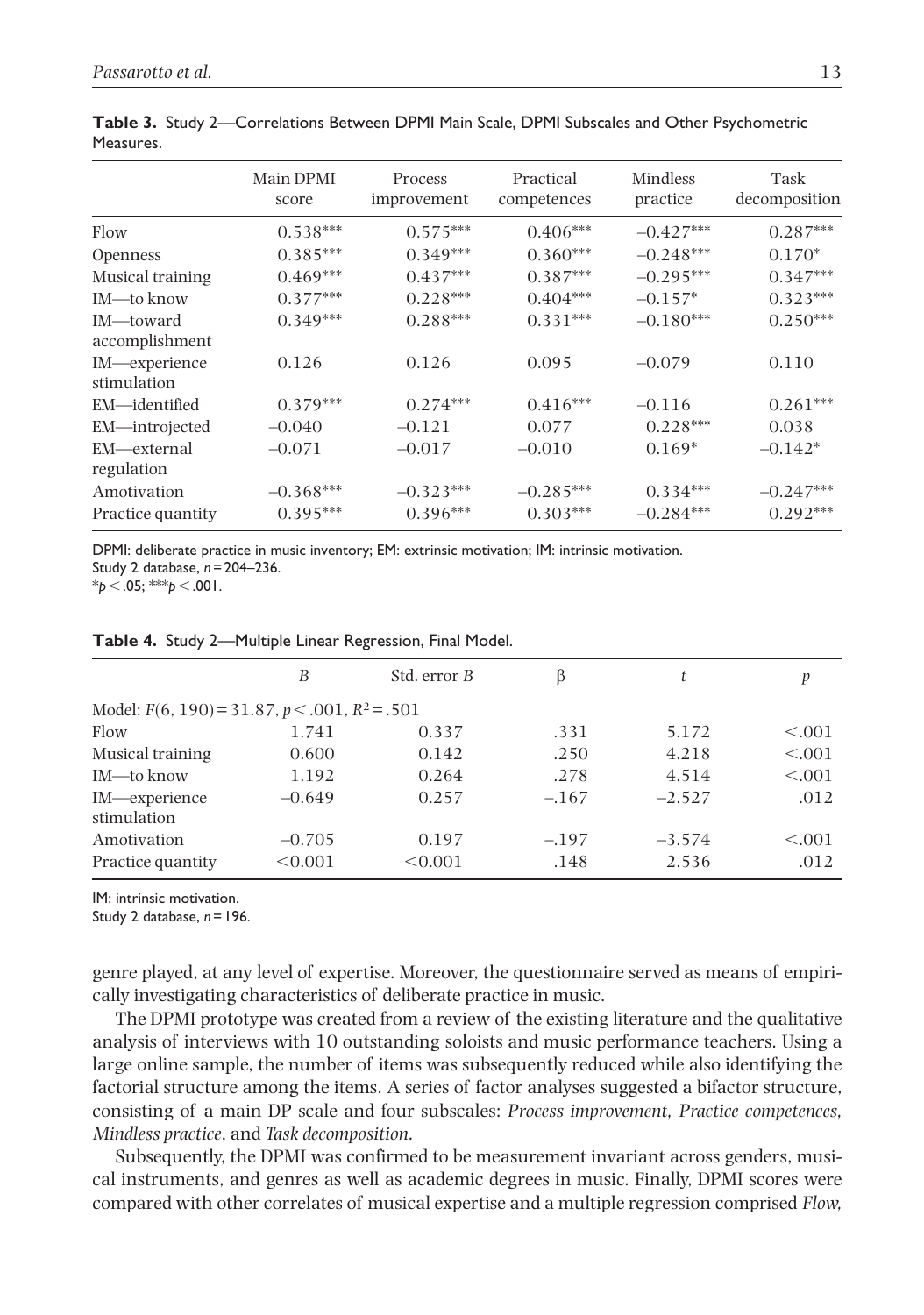*Intrinsic Motivation-to know, Intrinsic Motivation-to experience stimulation, Amotivation, Musical Training*, and *Practice quantity* as significant predictors of deliberate practice quality which explained almost 50% of variance in DPMI scores.

The construct validity of the DPMI was analyzed according to Messick's (1995) taxonomy; expert interviews and literature review assured content validity while good fit indices from Exploratory Factor Analysis and Confirmatory confirmed its structural validity. Measurement invariance of DPMI's factorial structure tested the generalizability aspect of validity and the extent to which its scores generalize across groups of musicians; external validity was subsequently assessed through correlations with other measures related to DP and musical expertise.

The role of motivation in music has been suggested to be a necessary means for investing time and attaining professional careers, granting the necessary resilience to tiring and often frustrating daily practice sessions (Ryan & Deci, 2000; Stoeber & Eismann, 2007). The current study confirmed the importance of motivation and showed that practice quality is related to intrinsic motivation (i.e., engaging in activities for their own sake and enjoyment): musicians, who have efficient practice habits, are driven by the pleasure they get from acquiring new knowledge. However, the need to experience immediate positive sensations as well as the general lack of motivation are negatively related to practice quality. *Flow* proved to be another highly important predictor of deliberate practice, in line with previous findings (Marin & Bhattacharya, 2013; Marion-St-Onge et al., 2020; O'Neill, 1999; Sinnamon et al., 2012): flow proneness in music may encourage musicians to engage in demanding practice routines in view of the positive sensations and states of mind that they will experience while performing music. Despite the significant correlations with DPMI main scale and subscales (see Table 3), *Openness to experience* was not a significant predictor in the DPMI regression model: this may indicate that personality traits have marginal importance in predicting practice quality, especially when compared with other predictors related to musical education as *Musical training* and *Practice quantity.* To summarize, it can be affirmed that deliberate practice is enhanced by musicians' active engagement in practice activities designed to improve, even if they are not enjoyable: lack of such a motivation may have negative impacts on practice effectiveness. This interpretation is in line with previous publications (Hyllegard & Bories, 2008; Stoeber & Eismann, 2007) and suggests the appropriateness and validity of the new instrument for measuring DP in music.

With regard to musical expertise, this study included *Practice quantity* (Ackerman, 2014; Butkovic et al., 2015; Jørgensen, 2002) and *Musical training* (Müllensiefen et al., 2014) in the analysis, measuring the amount of practice and musical training received during lifetime. Results indicated positive significant bivariate correlations between DPMI scores and the two variables, with DPMI scores explaining approximately 16% of variance in *Practice quantity* and 22% in *Musical training*: these results are in line with the fact that DP is only one among several predictors of musical expertise (Hambrick et al., 2017; Platz et al., 2014).

Limitations of this study are intrinsically related to its design and the choice of employing a self-report questionnaire as quantitative measure: despite the practical advantages of selfreport scales (Pekrun, 2020), this choice may have implications for the instrument's validity especially in between-subjects comparisons, as the instrument may be affected by participants' misjudgment of their own practice habits. Nonetheless, a previous study by McPherson and McCormick (2006) has investigated the relationship between musicians' perception of selfefficacy and academic achievements, evidencing the crucial role of the former for achievements on music performance examination. In addition, the new instrument does not provide concrete indications of how to improve on musical performance skills. This limitation is the result of its neutrality to different musical instruments and genres, as a higher methodological specificity could have affected its validity for certain categories of instruments; for example,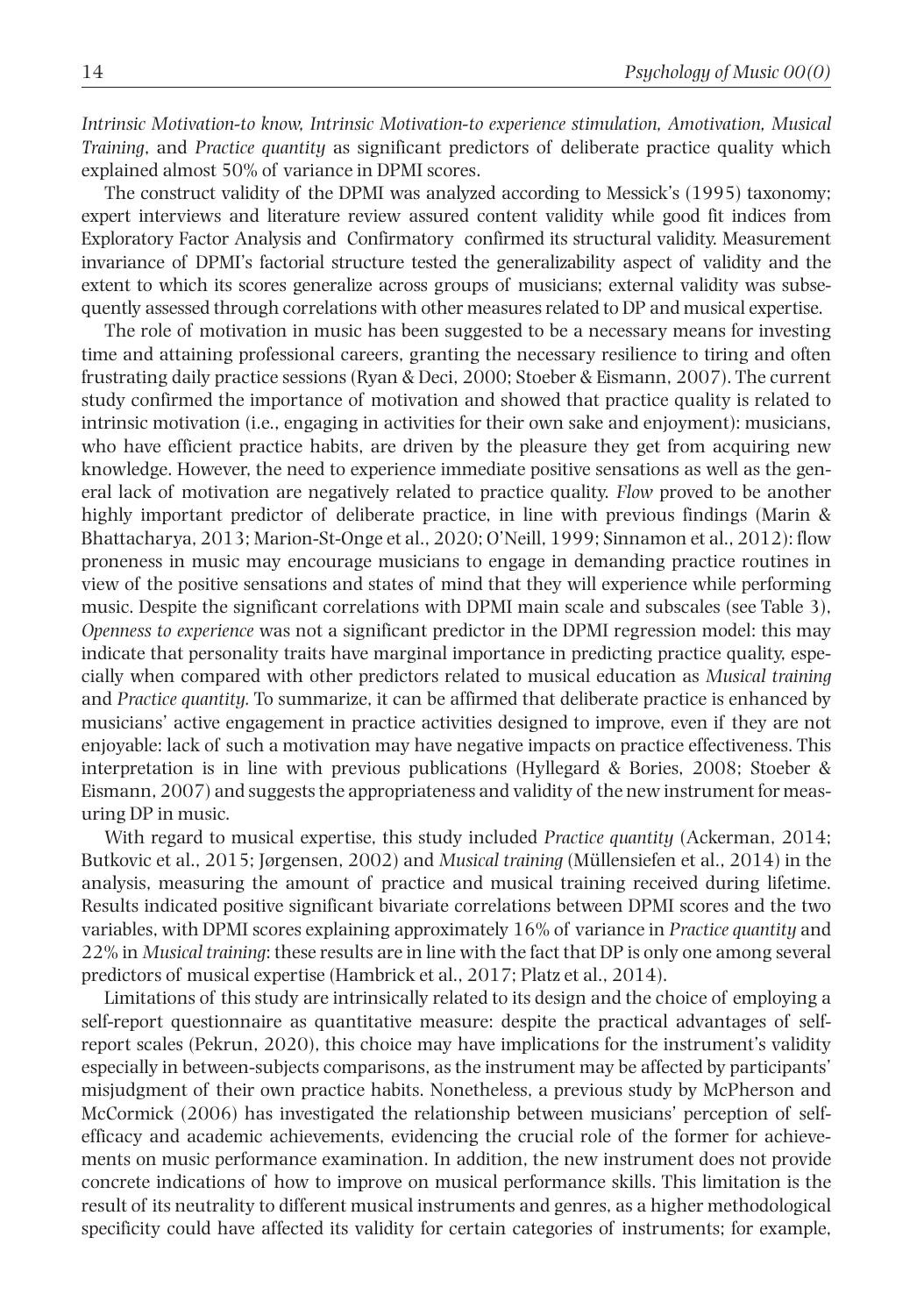practice strategies related to bowing may have been meaningless for woodwind and keyboard players. The sample of musicians considered in the Study 1 was predominantly involved with western classical music tradition. Thus, despite the factorial invariance achieved across different musical genres in Study 2, the results reported may not apply across all musical genres (i.e., folk music, non-western music styles). Finally, it was not possible to test factorial invariance of the DPMI across individual instrument groups and musical genres, given the limited sample size for most individual instruments.

Future research will continue the development of the DPMI by validating the new instrument through longitudinal study designs, monitoring musicians' practice behaviors through diaries and audio recordings. Moreover, the present findings suggest important directions for future investigations in the field of music practice: the role of teachers in achieving professional results could be clarified through the comparison of DPMI scores with other measures assessing the quality of interpersonal-relationships and environmental conditions. Future studies may compare the DPMI with measures of DP in other domains, in order to assess the generalizability of the results reported here. Moreover, the new instrument could be adapted to provide retrospective estimations of DP and used as diagnostic tool for dysfunctional practice habits, assessing their possible correlation with specific pathological conditions, such as in the case of focal dystonia (Altenmüller & Jabusch, 2009).

In conclusion, this study addressed important limitations of research on deliberate practice providing clearer definitions and a new quantitative measure for the domain of music: the results presented suggest the existence of effective practice behaviors which apply to the music domain in general, despite differences in playing techniques and styles among diverse musical instruments and genres. Moreover, such practice behaviors seem to be generalizable across different levels of expertise, thus characterizing amateurs as well as professional musicians.

The DPMI and its subscales indicate deliberate practice in music as a process aimed at improving, by virtue of solutions to problems related to music playing as well as continuous refinement of practice routines, with the purpose of enhancing their effectiveness and time efficiency. Additionally, part of DP routine is the decomposition of long and complex tasks into shorter and simpler elements, with the aim of mastering complex tasks more easily and in shorter time, while also avoiding purposeless repetitions and unfocused practice.

Employing the new self-report instrument in future research on musical talent and achievement (i.e., Preckel et al., 2020) may help to open new perspectives in the nature–nurture debate, letting researchers assess to what extent practice can enhance individuals' potential to become accomplished professional musicians.

### **Funding**

The author(s) received no financial support for the research, authorship, and/or publication of this article.

### **ORCID iD**

Edoardo Passarotto D<https://orcid.org/0000-0001-7653-9377>

#### **Supplemental material**

Supplemental material for this article is available online.

### **References**

Ackerman, P. L. (2014). Nonsense, common sense, and science of expert performance: Talent and individual differences. *Intelligence*, *45*, 6–17.<https://doi.org/10.1016/j.intell.2013.04.009>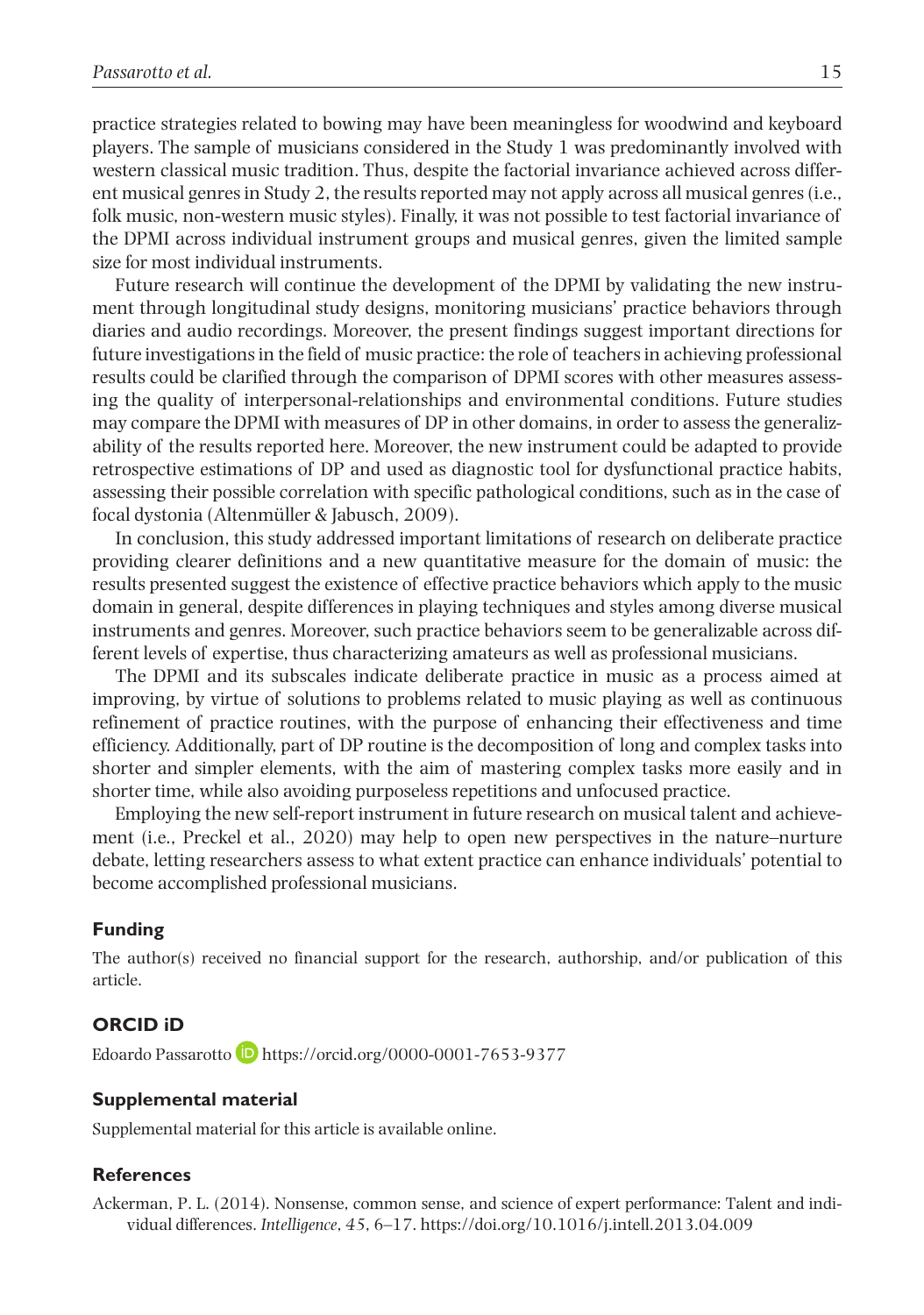- Ackermann, B., Driscoll, T., & Kenny, D. T. (2012). Musculoskeletal pain and injury in professional orchestral musicians in Australia. *Medical Problems of Performing Artists*, *27*(4), 181–187.
- Altenmüller, E., & Jabusch, H.-C. (2009). Focal hand dystonia in musicians: Phenomenology, etiology, and psychological trigger factors. *Journal of Hand Therapy*, *22*(2), 144–155. [https://doi.org/10.1016/j.](https://doi.org/10.1016/j.jht.2008.11.007) [jht.2008.11.007](https://doi.org/10.1016/j.jht.2008.11.007)
- Anderson, R. E., Hair, B. J., Black, W. C., & Babin, J. F. (2009). *Multivariate data analysis* (7th ed.). Prentice Hall.
- Bangert, M., Wiedemann, A., & Jabusch, H.-C. (2014). Effects of variability of practice in music: A pilot study on fast goal-directed movements in pianists. *Frontiers in Human Neuroscience*, *8*, Article 598. <https://doi.org/10.3389/fnhum.2014.00598>
- Boateng, G. O., Neilands, T. B., Frongillo, E. A., Melgar-Quiñonez, H. R., & Young, S. L. (2018). Best practices for developing and validating scales for health, social, and behavioral research: A primer. *Frontiers in Public Health*, *6*, Article 149. <https://doi.org/10.3389/fpubh.2018.00149>
- Bonneville-Roussy, A., & Bouffard, T. (2015). When quantity is not enough: Disentangling the roles of practice time, self-regulation and deliberate practice in musical achievement. *Psychology of Music*, *43*(5), 686–704. <https://doi.org/10.1177/0305735614534910>
- Braun, V., & Clarke, V. (2006). Using thematic analysis in psychology. *Qualitative Research in Psychology*, *3*(2), 77–101.<https://doi.org/10.1191/1478088706qp063oa>
- Butkovic, A., Ullén, F., & Mosing, M. A. (2015). Personality related traits as predictors of music practice: Underlying environmental and genetic influences. *Personality and Individual Differences*, *74*, 133–138.<https://doi.org/10.1016/j.paid.2014.10.006>
- Carter, C. E., & Grahn, J. A. (2016). Optimizing music learning: Exploring how blocked and interleaved practice schedules affect advanced performance. *Frontiers in Psychology*, *7*, Article 1251. [https://doi.](https://doi.org/10.3389/fpsyg.2016.01251) [org/10.3389/fpsyg.2016.01251](https://doi.org/10.3389/fpsyg.2016.01251)
- Choksy, L. (1757). *The Kodaly context: Creating an environment for musical learning*. Prentice Hall.
- Concina, E. (2019). The role of metacognitive skills in music learning and performing: Theoretical features and educational implications. *Frontiers in Psychology*, *10*, Article 1583. [https://doi.org/10.3389/](https://doi.org/10.3389/fpsyg.2019.01583) [fpsyg.2019.01583](https://doi.org/10.3389/fpsyg.2019.01583)
- Dail, T. K., & Christina, R. W. (2004). Distribution of practice and metacognition in learning and longterm retention of a discrete motor task. *Research Quarterly for Exercise and Sport*, *75*(2), 148–155. <https://doi.org/10.1080/02701367.2004.10609146>
- Devellis, R. F. (2016). *Scale development: Theory and applications: 26* (4th ed.). SAGE.
- Duke, R. A., Allen, S. E., Cash, C. D., & Simmons, A. L. (2009). Effects of early and late rest breaks during training on overnight memory consolidation of a keyboard melody. *Annals of the New York Academy of Sciences*, *1169*(1), 169–172.<https://doi.org/10.1111/j.1749-6632.2009.04795.x>
- Duke, R. A., & Pierce, M. A. (1991). Effects of tempo and context on transfer of performance skills. *Journal of Research in Music Education*, *39*(2), 93–100.<https://doi.org/10.2307/3344689>
- Ericsson, K. A., & Harwell, K. W. (2019). Deliberate practice and proposed limits on the effects of practice on the acquisition of expert performance: Why the original definition matters and recommendations for future research. *Frontiers in Psychology*, *10*, Article 2396. [https://doi.org/10.3389/](https://doi.org/10.3389/fpsyg.2019.02396) [fpsyg.2019.02396](https://doi.org/10.3389/fpsyg.2019.02396)
- Ericsson, K. A., Krampe, R., & Tesch-Römer, C. (1993). *The role of deliberate practice in the acquisition of expert performance*. [https://www.semanticscholar.org/paper/The-role-of-deliberate-practice-in-the](https://www.semanticscholar.org/paper/The-role-of-deliberate-practice-in-the-acquisition-Ericsson-Krampe/69df93e5e361c089d3ec41a1e4b37f77984bcd6e)[acquisition-Ericsson-Krampe/69df93e5e361c089d3ec41a1e4b37f77984bcd6e](https://www.semanticscholar.org/paper/The-role-of-deliberate-practice-in-the-acquisition-Ericsson-Krampe/69df93e5e361c089d3ec41a1e4b37f77984bcd6e)
- Fancourt, D., Garnett, C., Spiro, N., West, R., & Müllensiefen, D. (2019). How do artistic creative activities regulate our emotions? Validation of the Emotion Regulation Strategies for Artistic Creative Activities Scale (ERS-ACA). *PLOS ONE*, *14*(2), Article e0211362. [https://doi.org/10.1371/journal.](https://doi.org/10.1371/journal.pone.0211362) [pone.0211362](https://doi.org/10.1371/journal.pone.0211362)
- Feghhi, I., Abdoli, B., & Valizadeh, R. (2011). Compare contextual interference effect and practice specificity in learning basketball free throw. *Procedia—Social and Behavioral Sciences*, *15*, 2176–2180. <https://doi.org/10.1016/j.sbspro.2011.04.075>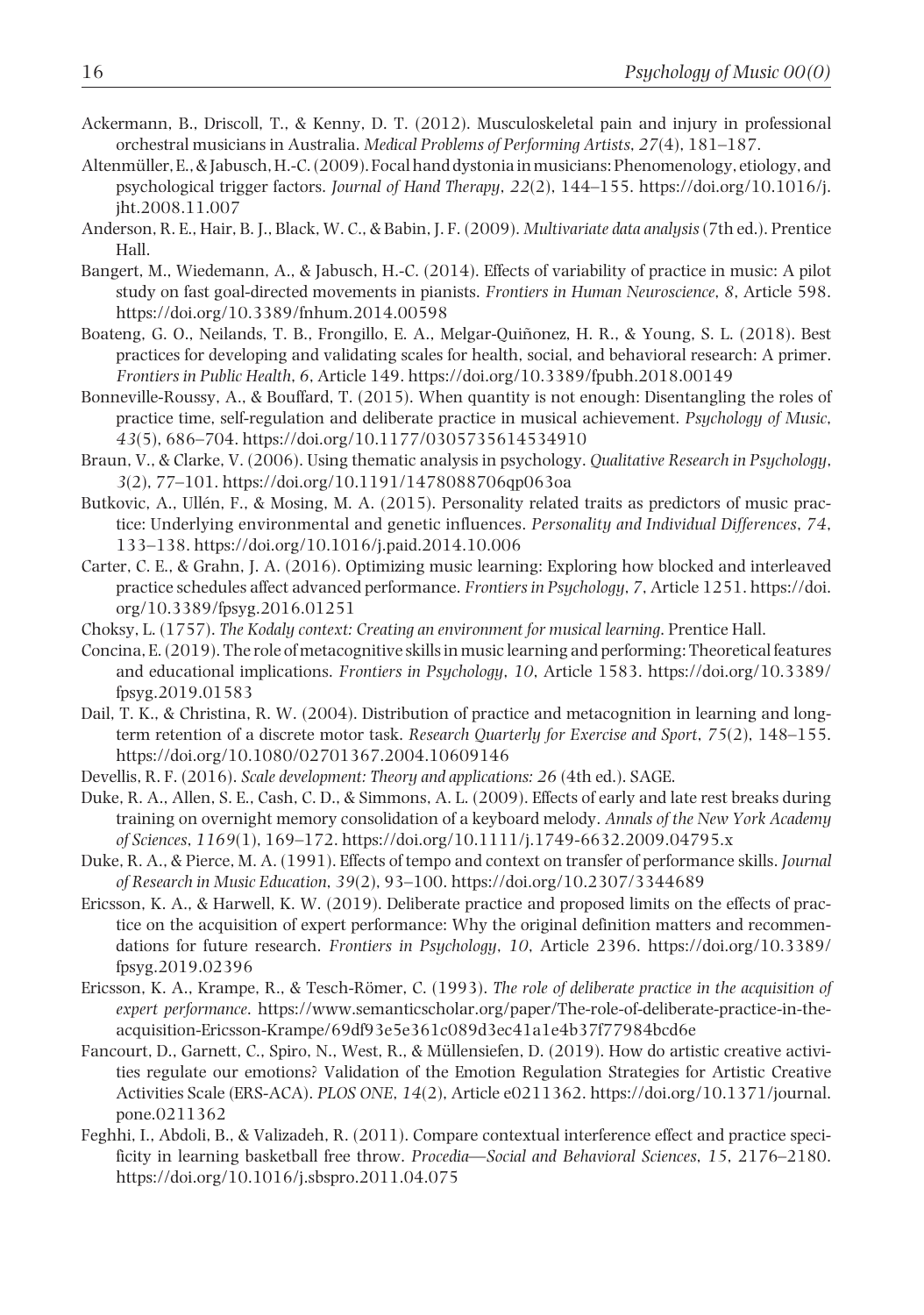- Feltovich, P. J., Prietula, M. J., & Ericsson, K. A. (2006). Studies of Expertise from Psychological Perspectives. In *The Cambridge handbook of expertise and expert performance* (pp. 41–67). Cambridge University Press. <https://doi.org/10.1017/CBO9780511816796.004>
- Furuya, S., & Kinoshita, H. (2008). Organization of the upper limb movement for piano key-depression differs between expert pianists and novice players. *Experimental Brain Research*, *185*(4), 581–593. <https://doi.org/10.1007/s00221-007-1184-9>
- George, D., & Mallery, P. (2007). *SPSS for Windows step by step: A simple guide and reference, 15.0 update* (8th ed.). Taylor & Francis.
- Gobet, F., Lane, P. C. R., Croker, S., Cheng, P. C.-H., Jones, G., Oliver, I., & Pine, J. M. (2001). Chunking mechanisms in human learning. *Trends in Cognitive Sciences*, *5*(6), 236–243. [https://doi.org](https://doi.org/10.1016/S1364-6613(00)01662-4) [/10.1016/S1364-6613\(00\)01662-4](https://doi.org/10.1016/S1364-6613(00)01662-4)
- Greenberg, D. M., Müllensiefen, D., Lamb, M. E., & Rentfrow, P. J. (2015). Personality predicts musical sophistication. *Journal of Research in Personality*, *58*, 154–158. [https://doi.org/10.1016/j.jrp](https://doi.org/10.1016/j.jrp.2015.06.002) [.2015.06.002](https://doi.org/10.1016/j.jrp.2015.06.002)
- Guay, F., Mageau, G. A., & Vallerand, R. J. (2003). On the hierarchical structure of self-determined motivation: A test of top-down, bottom-up, reciprocal, and horizontal effects. *Personality and Social Psychology Bulletin*, *29*(8), 992–1004.<https://doi.org/10.1177/0146167203253297>
- Hallam, S. (2002). *Musical Motivation: Towards a Model Synthesising the Research*. [https://doi.org/10](https://doi.org/10.1080/1461380022000011939) [.1080/1461380022000011939](https://doi.org/10.1080/1461380022000011939)
- Hallam, S., Rinta, T., Varvarigou, M., Creech, A., Papageorgi, I., Gomes, T., & Lanipekun, J. (2012). The development of practising strategies in young people. *Psychology of Music*, *40*(5), 652–680. [https://](https://doi.org/10.1177/0305735612443868) [doi.org/10.1177/0305735612443868](https://doi.org/10.1177/0305735612443868)
- Hambrick, D. Z., Campitelli, G., & Macnamara, B. N. (2017). *The science of expertise: Behavioral, neural, and genetic approaches to complex skill*. Routledge. [http://ebookcentral.proquest.com/lib/goldsmiths/](http://ebookcentral.proquest.com/lib/goldsmiths/detail.action?docID=5056453) [detail.action?docID=5056453](http://ebookcentral.proquest.com/lib/goldsmiths/detail.action?docID=5056453)
- Hambrick, D. Z., Macnamara, B. N., Campitelli, G., Ullén, F., & Mosing, M. A. (2016). Chapter one— Beyond born versus made: A new look at expertise. In B. H. Ross (Ed.), *Psychology of learning and motivation* (Vol. 64, pp. 1–55). Academic Press.<https://doi.org/10.1016/bs.plm.2015.09.001>
- Hambrick, D. Z., Macnamara, B. N., & Oswald, F. L. (2020). Is the deliberate practice view defensible? A review of evidence and discussion of issues. *Frontiers in Psychology*, *11*, Article 1134. [https://doi.](https://doi.org/10.3389/fpsyg.2020.01134) [org/10.3389/fpsyg.2020.01134](https://doi.org/10.3389/fpsyg.2020.01134)
- Hambrick, D. Z., Oswald, F. L., Altmann, E. M., Meinz, E. J., Gobet, F., & Campitelli, G. (2014). Deliberate practice: Is that all it takes to become an expert? *Intelligence*, *45*, 34–45. [https://doi.org/10.1016/j.](https://doi.org/10.1016/j.intell.2013.04.001) [intell.2013.04.001](https://doi.org/10.1016/j.intell.2013.04.001)
- Henley, P. T. (2001). Effects of modeling and tempo patterns as practice techniques on the performance of high school instrumentalists. *Journal of Research in Music Education*, *49*(2), 169–180. [https://doi.](https://doi.org/10.2307/3345868) [org/10.2307/3345868](https://doi.org/10.2307/3345868)
- Horn, J. L. (1965). A rationale and test for the number of factors in factor analysis. *Psychometrika*, *30*(2), 179–185.<https://doi.org/10.1007/BF02289447>
- Hyllegard, R., & Bories, T. L. (2008). Deliberate practice theory: Relevance, effort, and inherent enjoyment of music practice. *Perceptual and Motor Skills*, *107*(2), 439–448. [https://doi.org/10.2466/](https://doi.org/10.2466/pms.107.2.439-448) [pms.107.2.439-448](https://doi.org/10.2466/pms.107.2.439-448)
- John, O. P., Naumann, L. P., & Soto, C. J. (2008). Paradigm shift to the integrative Big Five trait taxonomy: History, measurement, and conceptual issues. In O. P. John, R. W. Robins, & L. A. Pervin (Eds.), *Handbook of personality: Theory and research* (3rd ed., pp. 114–158). The Guilford Press.
- Jørgensen, H. (2002). Instrumental performance expertise and amount of practice among instrumental students in a conservatoire. *Music Education Research*, *4*(1), 105–119. [https://doi.org/10](https://doi.org/10.1080/14613800220119804) [.1080/14613800220119804](https://doi.org/10.1080/14613800220119804)
- Klickstein, G. (2009). *The musician's way: A guide to practice, performance, and wellness: A guide to practice, performance, and wellness*. Oxford University Press.
- Krings, T., Töpper, R., Foltys, H., Erberich, S., Sparing, R., Willmes, K., & Thron, A. (2000). Cortical activation patterns during complex motor tasks in piano players and control subjects. A functional mag-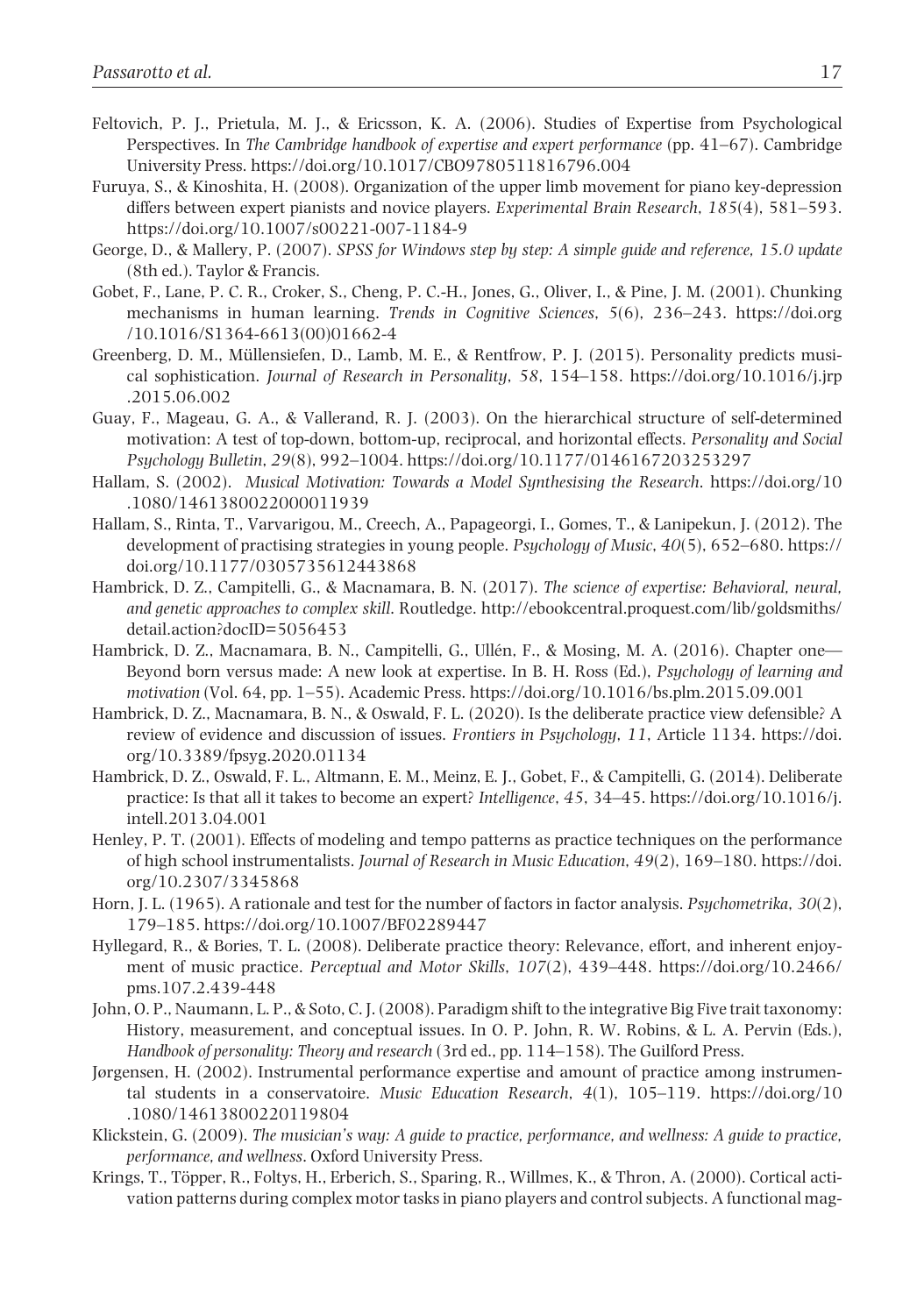netic resonance imaging study. *Neuroscience Letters*, *278*(3), 189–193. [https://doi.org/10.1016/](https://doi.org/10.1016/s0304-3940(99)00930-1) [s0304-3940\(99\)00930-1](https://doi.org/10.1016/s0304-3940(99)00930-1)

- Lee, F. J., & Anderson, J. R. (2001). Does learning a complex task have to be complex? A study in learning decomposition. *Cognitive Psychology*, *42*, 267–316.<https://doi.org/10.1006/cogp.2000.0747>
- Lee, T. D., Swanson, L. R., & Hall, A. L. (1991). What is repeated in a repetition? Effects of practice conditions on motor skill acquisition. *Physical Therapy*, *71*(2), 150–156. [https://doi.org/10.1093/](https://doi.org/10.1093/ptj/71.2.150) [ptj/71.2.150](https://doi.org/10.1093/ptj/71.2.150)
- Leon-Guerrero, A. (2008). Self-regulation strategies used by student musicians during music practice. *Music Education Research*, *10*(1), 91–106.<https://doi.org/10.1080/14613800701871439>
- Logan, G. D. (1988). Toward an instance theory of automatization. *Psychological Review*, 492–527.
- Lotze, M., Scheler, G., Tan, H.-R. M., Braun, C., & Birbaumer, N. (2003). The musician's brain: Functional imaging of amateurs and professionals during performance and imagery. *NeuroImage*, *20*(3), 1817– 1829. <https://doi.org/10.1016/j.neuroimage.2003.07.018>
- Marin, M. M., & Bhattacharya, J. (2013). Getting into the musical zone: Trait emotional intelligence and amount of practice predict flow in pianists. *Frontiers in Psychology*, *4*, Article 853. [https://doi.](https://doi.org/10.3389/fpsyg.2013.00853) [org/10.3389/fpsyg.2013.00853](https://doi.org/10.3389/fpsyg.2013.00853)
- Marion-St-Onge, C., Weiss, M. W., Sharda, M., & Peretz, I. (2020). What makes musical prodigies? *Frontiers in Psychology*, *11*, Article 566373. <https://doi.org/10.3389/fpsyg.2020.566373>
- Maynard, L. M. (2006). The role of repetition in the practice sessions of artist teachers and their students. *Bulletin of the Council for Research in Music Education*, *167*, 61–72.
- McCormick, J., & McPherson, G. E. (2007). Expectancy-value motivation in the context of a music performance examination. *Musicae Scientiae*, *11*(2\_suppl), 37–52. [https://doi.org/10.1177/102986490](https://doi.org/10.1177/10298649070110S203) [70110S203](https://doi.org/10.1177/10298649070110S203)
- McDonald, R. P. (2013). *Test theory: A unified treatment*. Psychology Press.
- McPherson, G. E. (2017). *Self-regulated learning in music practice and performance*. [https://www.academia.](https://www.academia.edu/34003205/SELF-REGULATED_LEARNING_IN_MUSIC_PRACTICE_AND_PERFORMANCE) [edu/34003205/SELF-REGULATED\\_LEARNING\\_IN\\_MUSIC\\_PRACTICE\\_AND\\_PERFORMANCE](https://www.academia.edu/34003205/SELF-REGULATED_LEARNING_IN_MUSIC_PRACTICE_AND_PERFORMANCE)
- McPherson, G. E., & McCormick, J. (2006). Self-efficacy and music performance. *Psychology of Music*, *34*(3), 322–336. <https://doi.org/10.1177/0305735606064841>
- Messick, S. (1995). Validity of psychological assessment: Validation of inferences from persons' responses and performances as scientific inquiry into score meaning. *American Psychologist*, *50*(9), 741–749. <https://doi.org/10.1037/0003-066X.50.9.741>
- Miksza, P. (2011). Relationships among achievement goal motivation, impulsivity, and the music practice of collegiate brass and woodwind players. *Psychology of Music*, *39*(1), 50–67. [https://doi.](https://doi.org/10.1177/0305735610361996) [org/10.1177/0305735610361996](https://doi.org/10.1177/0305735610361996)
- Müllensiefen, D., Gingras, B., Musil, J., & Stewart, L. (2014). The musicality of non-musicians: An index for assessing musical sophistication in the general population. *PLOS ONE*, *9*(2), Article e89642. <https://doi.org/10.1371/journal.pone.0089642>
- Newell, A. (1982). *Mechanisms of skill acquisition and the law of practice*. Psychology Press.
- O'Neill, S. (1999). Flow theory and the development of musical performance skills. *Bulletin of the Council for Research in Music Education*, *141*, 129–134.
- Nowell, L. S., Norris, J. M., White, D. E., & Moules, N. J. (2017). Thematic analysis: Striving to meet the trustworthiness criteria. *International Journal of Qualitative Methods*, *16*(1). [https://doi.](https://doi.org/10.1177/1609406917733847) [org/10.1177/1609406917733847](https://doi.org/10.1177/1609406917733847)
- Parlitz, D., Peschel, T., & Altenmüller, E. (1998). Assessment of dynamic finger forces in pianists: Effects of training and expertise. *Journal of Biomechanics*, *31*(11), 1063–1067. [https://doi.org/10.1016/](https://doi.org/10.1016/S0021-9290(98)00113-4) [S0021-9290\(98\)00113-4](https://doi.org/10.1016/S0021-9290(98)00113-4)
- Pekrun, R. (2020). Self-report is indispensable to assess students' learning. *Frontline Learning Research*, *8*(3), 185–193.<https://doi.org/10.14786/flr.v8i3.637>
- Pituch, K. A. (2016). *Applied multivariate statistics for the social sciences: Analyses with SAS and IBM's SPSS* (6th ed.). Routledge.
- Platz, F., Kopiez, R., Lehmann, A. C., & Wolf, A. (2014). The influence of deliberate practice on musical achievement: A meta-analysis. *Frontiers in Psychology*, *5*, Article 646. [https://doi.org/10.3389/](https://doi.org/10.3389/fpsyg.2014.00646) [fpsyg.2014.00646](https://doi.org/10.3389/fpsyg.2014.00646)